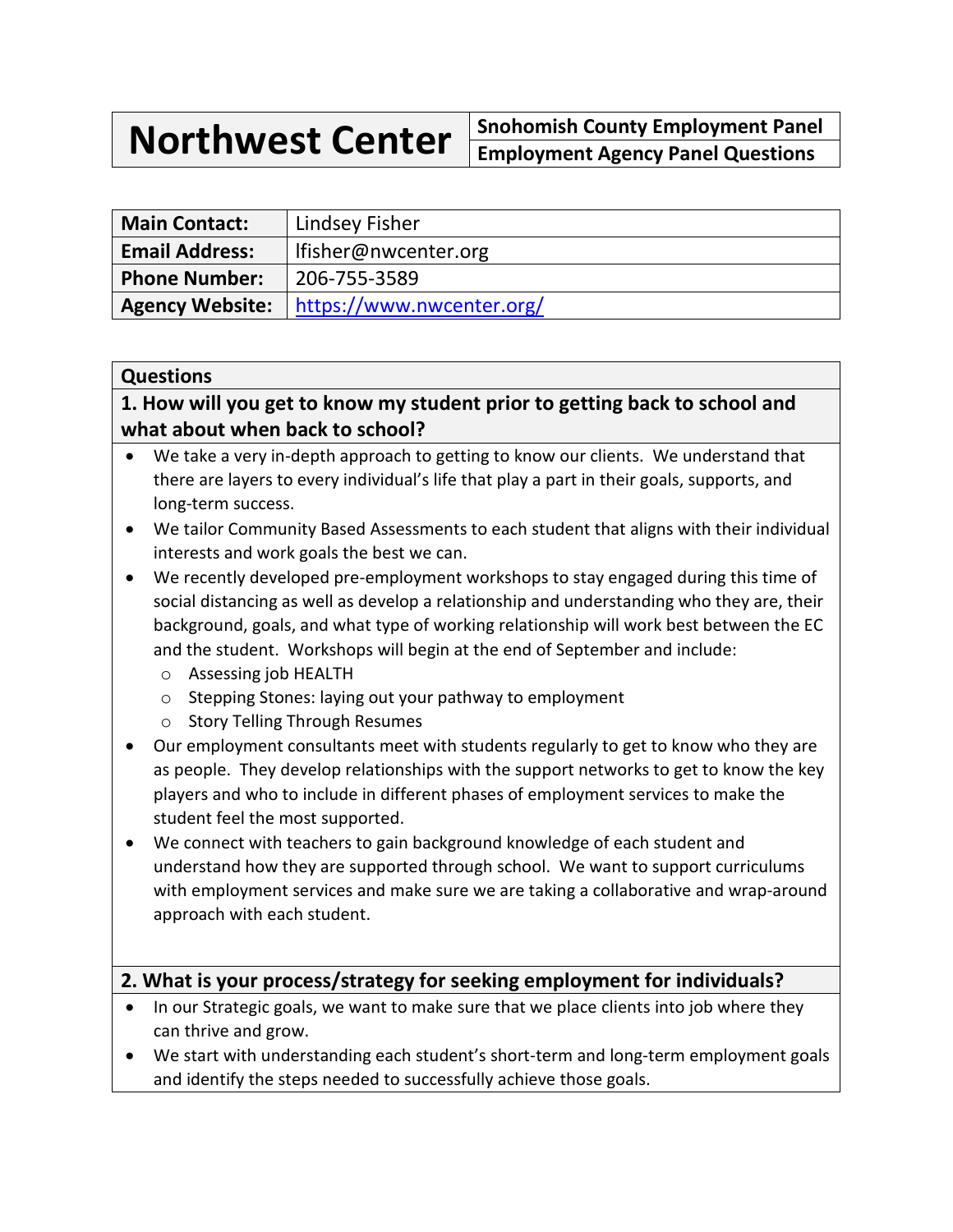- We make sure the student is prepared for work by creating quality resumes and marketing materials, developing effective interview skills and strategies, and making sure all the supports and tools are in place to approach a job with confidence
- We have very talented Employment Consultants who target employers that align with each client's individual job goals and interests. We work with the client on researching jobs that align with their goals and develop relationships with employers that would provide excellent opportunities to the client.
- We have many long-term employer relationships in the area such as Amazon and Value Village but we also develop new relationships every day to find the best possible job matches for each individual we work with.
- We want to make sure the job matches we make are beneficial and meaningful to the client and the employer where the student is going to gain skills that will contribute to their personal and professional growth and be fully included in the workplace.
- We provide an array of inclusion trainings to employers to enhance their inclusive practices and develop natural supports that contribute to the client's success.

# **3. Based on the number of individuals you served in School to Work, what percent of students were employed upon graduation? How many were employed six months after graduation?**

NWC 2018-2019 King County S2W graduates:

1. Traditional: 13 grads, 8 job placements, 62% placement rate, 88% retention rate for 6+ months from placement.

2. High Support Model: 3 grads, no job placements.

3. Lake Washington: 5 grads, 1 job placement (but not in school year), 20% placement rate, 100% retention rate for 6+ months from placement.

NWC 2019-2020 King County S2W graduates:

1. Traditional: 4 grads, no job placements.

2. High Support Model: 3 grads, no job placements.

3. Lake Washington: 5 grads, 3 job placements, 60% placement rate, 100% retention rate for 6+ months from placement.

# **4. What is your equity statement? How do you define equity and inclusion? What does it mean for your agency?**

• Equity Statement (Northwest Center Equity Committee):

When we view our community through an equity lens, we assess our own organization and potential partners in a way that will improve decision-making, planning, resource allocation, and how we treat others, all with the goal of creating an promoting more equitable practices, policies, and culture. To be equitable means to value and respect individuals from all cultural backgrounds, genders, races, identities, and abilities. Being equitable is also part of what it means to represent Northwest Center. When all individuals are seen, heard, and valued for who they are, then we truly begin to create an inclusive, collaborative environment.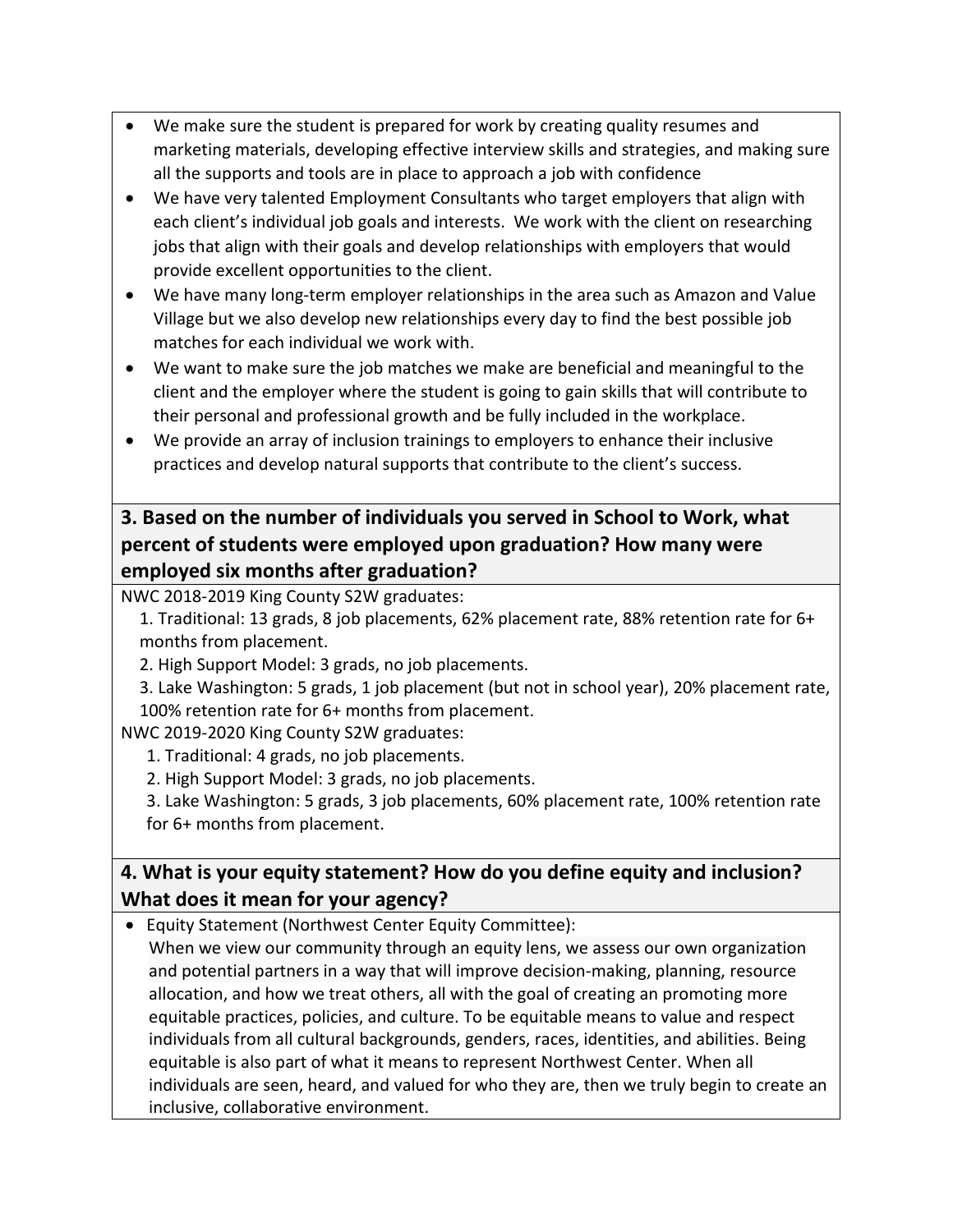• Northwest Center leads by example as an inclusive employer. Northwest Center benefits from employing people of all abilities throughout every division of the organization. By knowing first-hand the benefits of inclusion which makes up able to share our knowledge and support other businesses in their growth toward becoming more inclusive and equitable employers.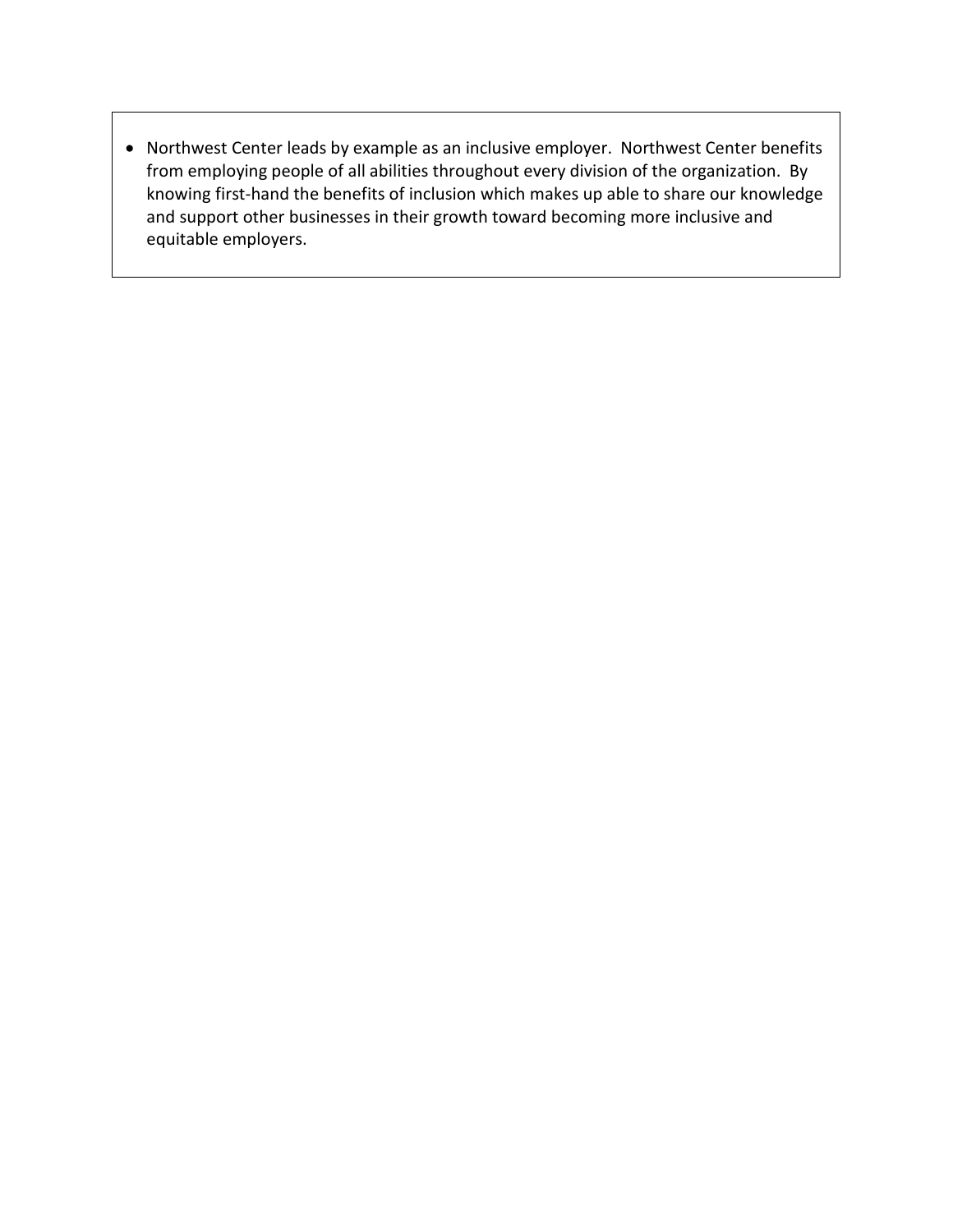**AtWork! Snohomish County Employment Panel Employment Agency Panel Questions**

Work provides Individualized Employment, Community Inclusion, Value Based Payment, and School to Work. We have offices in Snohomish County, King County, and Spokane County.

| <b>Main Contact:</b>   | Jen Tabiando, Manager of Employment Services - |
|------------------------|------------------------------------------------|
|                        | <b>Snohomish County</b>                        |
| <b>Email Address:</b>  | Jent@atworkwa.org                              |
| <b>Phone Number:</b>   | 206-854-4187                                   |
| <b>Agency Website:</b> | www.atworkwa.org                               |

### **Questions**

**1. How will you get to know my student prior to getting back to school and what about when back to school?**

- a. Through Zoom or safely socially distancing in person outside of the house, talking to your student, their family, their supports, and others who know them well. Building rapport with the student so they feel comfortable sharing information through pictures and conversations. When the student is back in school it will be observing them either through zoom or in person while following safety protocols.
- b. AtWork is also putting together job task tool kits with supplies from various businesses we partner with. The job coaches will be able to work with individuals to learn skill and assess what they want to do. This is something that can be brought to an individual so they can do it remotely with the job coach through zoom or in person while social distancing.
- c. AtWork has been working on ways to pivot and adjust to the changes that has been brought upon us due to COVID to make sure we continue to get to work with our students and provide great service.

# **2. What is your process/strategy for seeking employment for individuals?**

a. First understanding the student and their needs, wants, and fears, to make sure we put them in a place where they can become successful. Then looking into the businesses we already have relationships with to see if any of them would be a good match. We would also reach out to other businesses to see what tasks they have available and take evaluate the site to make sure it would be a good match.

**3. Based on the number of individuals you served in School to Work, what percent of students were employed upon graduation? How many were employed six months after graduation?**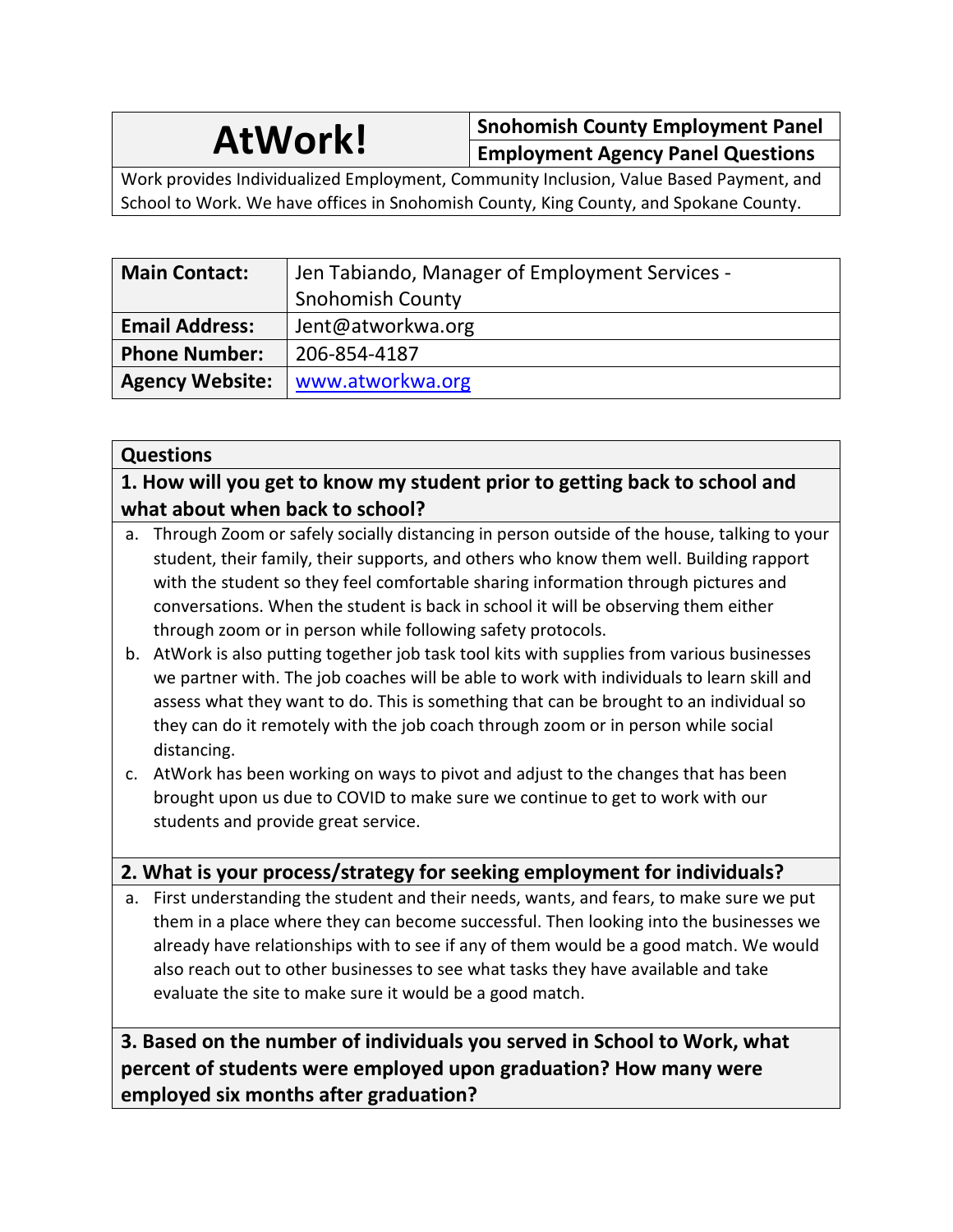- a. Last year we only took 1 student due to our capacity and unfortunately, they had to pull out due to their family being affect by COVID.
- b. The previous year we had 4 students. 2 students left, 1 student got a job right when school was ending and the other obtained a job 6 months after the school year ended.
- c. Our AtWork king county s2w team has a 73% employment rate out of school to work

# **4. What is your equity statement? How do you define equity and inclusion? What does it mean for your agency?**

- a. We define equity and inclusion as ensuring that ALL people, staff, people we serve, board members, the businesses we work with and support to be inclusive… it means that everyone gets the support and resources necessary to have true equal opportunity; a chance to participate fully, compete, belong, use their talents, be accepted, and thrive.
- b. To that end, we have retained a consultant who is just getting started with us next week. She is a black woman with experience in antiracism and anti-oppression.
- c. **This Proposal is designed to support the work of AtWork!** as it embraces its commitment to develop and integrate diversity, equity, inclusion, anti-racism, and social justice practices. The overall framework of the Proposal supports AtWork!'s priorities of creating pathways to reach long term investment in diversity, equity, inclusion, antiracist, and social justice practices. The Proposal provides a framework for AtWork! staff, leadership and community to share increased levels of context, awareness, understanding, learning, skill development, and engaged action, in order to move racial equity work forward, and support the capacity for developing a respectful, antioppressive, and equitable workplace.
- d. **The Proposal uses a parallel approach framework** to accomplish the requested services. These parallel approaches are meant to maximize and support the effectiveness of the practices being developed. **The first approach** is to provide an assessment and evaluation of AtWork!'s capacity and readiness for instituting and integrating diversity, equity, inclusion and anti-racism practices into AtWork!'s current and future organizational policies, procedures, and values. **The second approach** is to design, develop, present and perform services related to diversity, equity, inclusion, anti-racism, and social justice practices ("anti-oppression practices").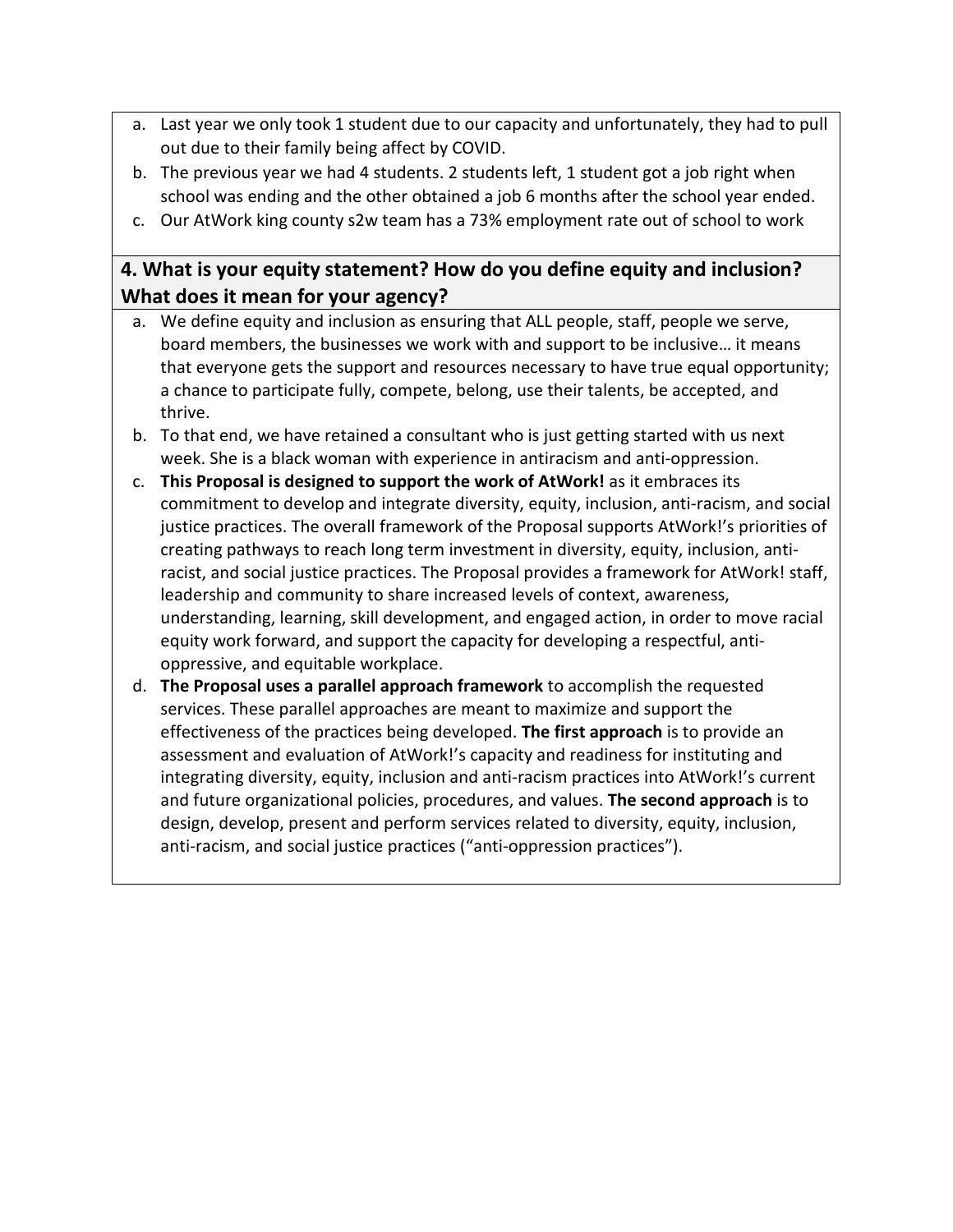# **PROVAIL Snohomish County Employment Panel Employment Agency Panel Questions**

| <b>Main Contact:</b>   | Janet Hammerman, Program Manager |
|------------------------|----------------------------------|
| <b>Email Address:</b>  | janeth@provail.org               |
| <b>Phone Number:</b>   | 425-777-7018                     |
| <b>Agency Website:</b> | www.provail.org                  |

#### **Questions**

# **1. How will you get to know my student prior to getting back to school and what about when back to school?**

There are several key components to getting to know our students: **Intake**:

During our initial intake meeting, we spend time getting to know each student. We will ask questions about their interests, the best way to communicate, what level of technology they are comfortable with, how they are with time management, if there are sensory issues, strengths, long term goals, barriers, safety concerns, next year's summer plans, hours/days/times that work best, dream jobs and currently, what level of PPE they are comfortable with.

#### **Internships**:

We visit the internships weekly to observe them, taking note of how they interact in the community - loud noises, many people, ability to remember clock in info, retain info from last week, level of coaching/prompting necessary, etc.

#### **School Staff:**

Teachers, paras, speech therapists and support staff can give insight and history into the students we are working with. The school staff can provide us with previous assessments and any class assignments or other documentation. We rely on the staff for ongoing observations and history with the student.

#### **Classroom Visits:**

This allows us to see how they interact with other students, how they manage time, their academic proficiency, their willingness to take direction, their ability to follow instruction and time management skills.

#### **Person Centered Plans:**

A colorful, collaborative, fun way to explore each student's personality, hopes and dreams. Each person (the more the better) who attends this meeting can give a different perspective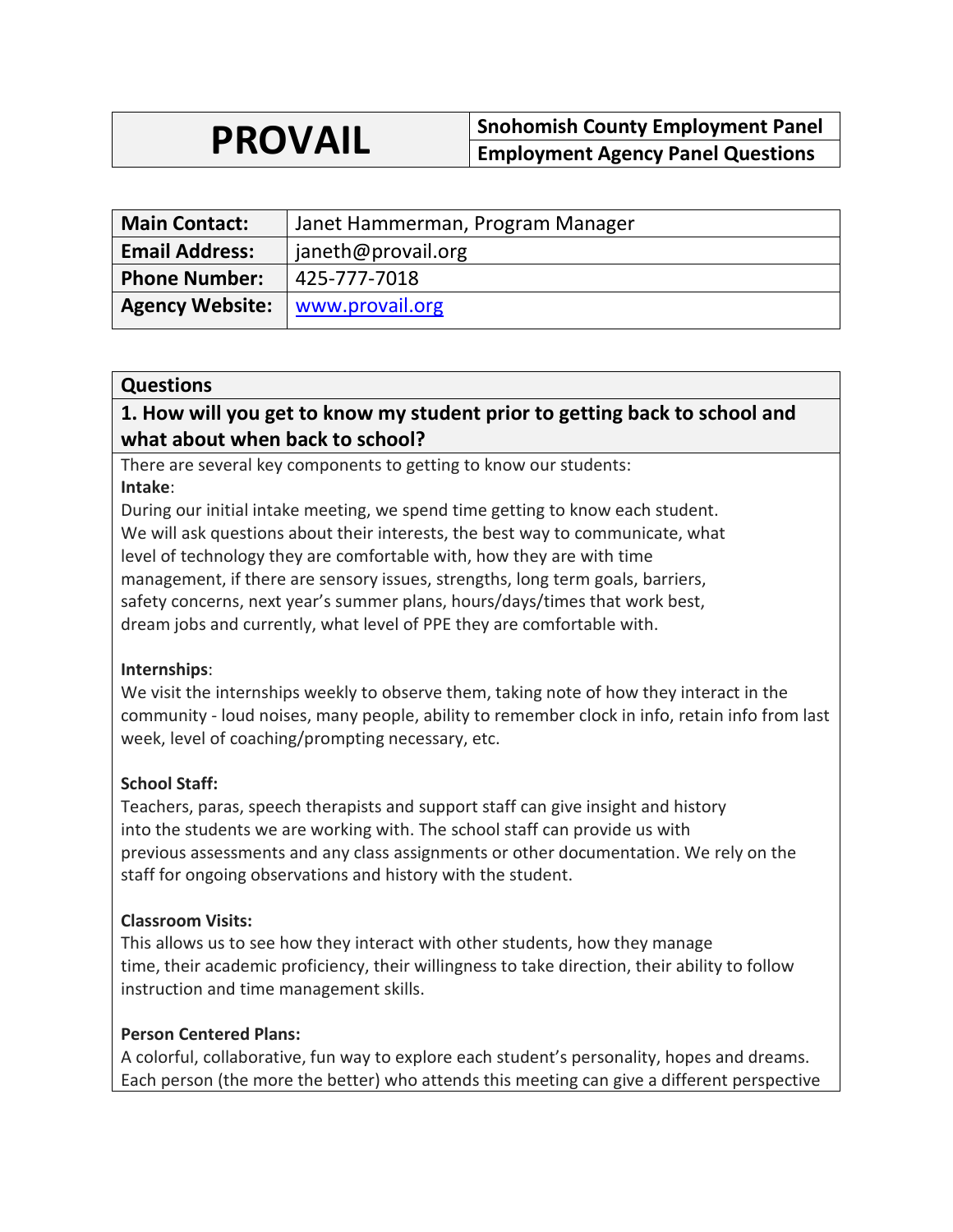and provide us with memories about the student. This is the time for families to share their knowledge and give input into the student's future.

### **COVID-19 Considerations:**

This year will likely be different from past years due to COVID-19. In case we are not able to observe our students in the community, we plan to develop tools to observe them remotely. Some of our ideas are to work remotely on gathering groups of students for a job club. Job Club topics can include resume and interview prep, self-advocacy, information interviewing, healthy boundaries, job expectations and more! We plan to invite business leaders who can speak about their industry. We will also look for opportunities to do virtual tours of a variety of types of industries.

# **2. What is your process/strategy for seeking employment for individuals?**

We do not have a "one size fits all" strategy. We take all of our observations through the Discovery process and together, with DVR and families, we determine a realistic, agreed upon path that we will follow.

Each student we work with has their own personality and needs in the workplace. When we look for jobs, the process may involve creating a position that doesn't exist. We don't rely on any one company to provide our clients jobs. We also don't apply in the typical fashion. What we do is look for the needs of a company and pair their needs with our student's skill set. This customized position will allow the flexibility for students to accommodate for their stamina, will utilize their skills and will allow room for growth. We utilize online platforms such as LinkedIn, and we do what's called "community mapping" to locate jobs in the student's neighborhood to try and find paid employment that is convenient for everyone. We frequently attend networking events where we build relationships with the business community. We also do community outreach to educate people about what we do and how it benefits not only the community but the businesses. Many times, through our relationships, we are able to create a job to fill the business' need and also will allow flexibility for the student - a win/win.

# **3. Based on the number of individuals you served in School to Work, what percent of students were employed upon graduation? How many were employed six months after graduation?**

2018: We placed 100% of our students in paid positions. We started with 10 students. All 10 got jobs. Two of the students quit their jobs. One left services and the other found a different job and still works there. The other 8 are still employed.

2019: We placed 86% of our students in paid positions. We started with 14 students. Two decided to take a longer path of employment. The remaining 12 got jobs, though 1 quit before 6 months. The other 11 are still employed.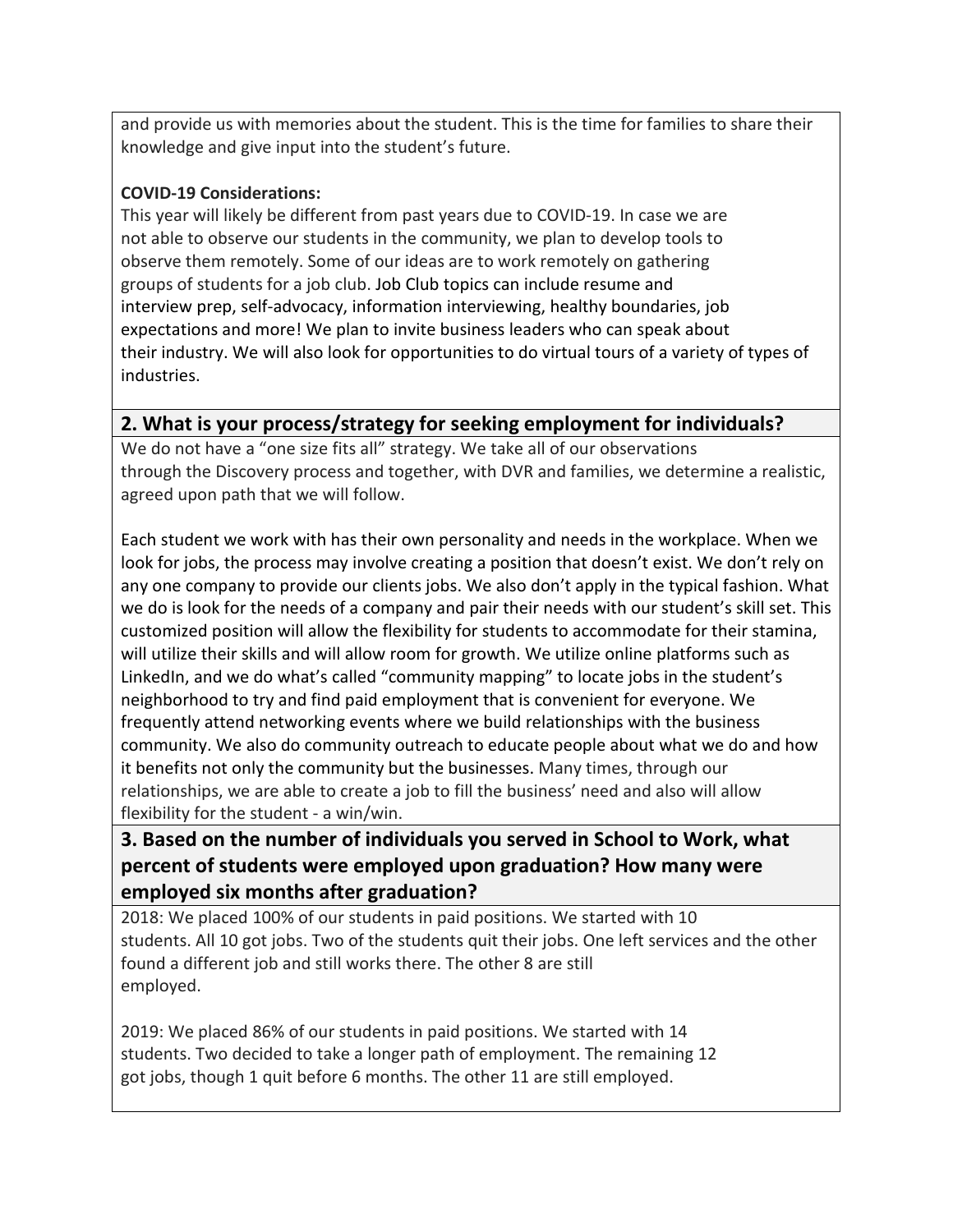2020: This year, we placed 31% of our students. We started with 17 students. The assessment reports were completed in December and most meetings were held in January. We know the rest of the story! We got 4 jobs and 4 left the S2W programs due to COVID-19 concerns. The remaining 9 students are at varying levels of able/willing to work in the community at this time.

# **4. What is your equity statement? How do you define equity and inclusion? What does it mean for your agency?**

PROVAIL's mission statement is "Everyone of us has the right to pursue the life we choose to live."

PROVAIL is committed to an accessible and inclusive environment for persons served, personnel, and other stakeholders. It's commitment to cultural competency and diversity is based on the consideration of disability, culture, age, gender, sexual orientation, spiritual beliefs, socioeconomic status and language.

At PROVAIL, we recognize and appreciate the importance of creating an environment in which all of our team members feel valued, included, and empowered to do their best work and bring great ideas to the table in service to our mission of creating a just and equitable social systems.

We recognize that each employee 's unique experiences, perspectives, and viewpoints add value to PRO V AIL's ability to deliver the best possible service to our clients and partners. Our individual social, economic, and cultural identities shape and influence our experiences and perspectives. It stands to reason then that PRO V AIL will do its best work by ensuring our diversity across the various dimensions of social and cultural identity and by practicing inclusion in how we work with one another.

#### What does it mean for your agency?

At PROVAIL, equity and inclusion are verbs, which means we must put them in action. We have developed equitable practices that influence all levels of operations, to create accountability and transparency internally. Externally, we take a person-centered approach with all those we support, and solicit feedback regularly to aid us in our equity practices. We also network with organizations that support a diverse population to establish ourselves as a resource for those communities. In short, it means if we are not actively cultivating an inclusive environment both internally and externally, we are not truly fulfilling our mission statement and values.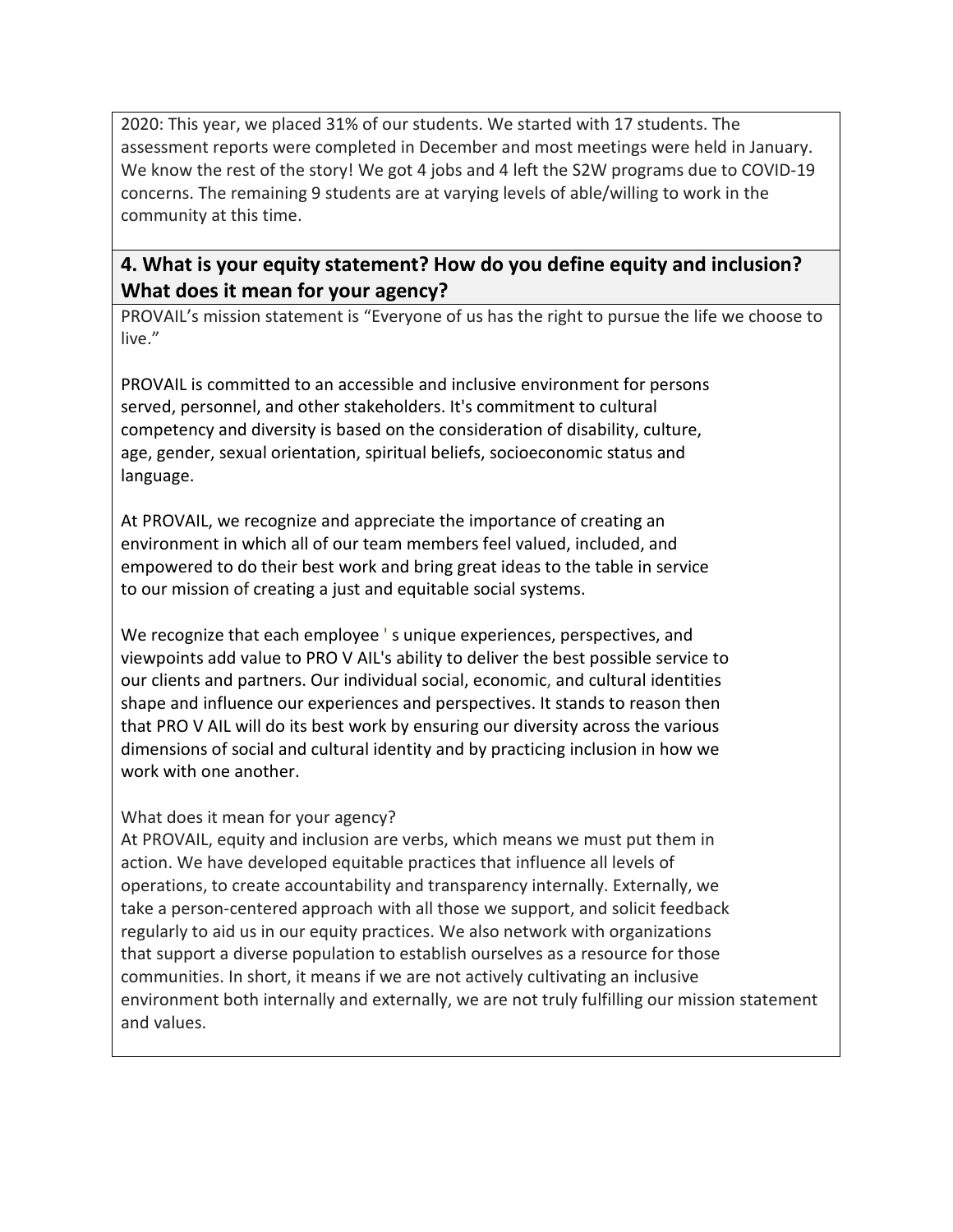# **Community Trades**

**Snohomish County Employment Panel Employment Agency Panel Questions**

# **& Careers**

| <b>Main Contact:</b>  | <b>Reed Cowie</b>                               |
|-----------------------|-------------------------------------------------|
| <b>Email Address:</b> | reedc@sunriseemail.com                          |
| <b>Phone Number:</b>  | 425-374-5478                                    |
|                       | <b>Agency Website:</b>   sunriseservicesinc.com |

### **Questions**

# **1. How will you get to know my student prior to getting back to school and what about when back to school?**

Our method of developing relationships is an individual approach for each person we serve. We would ask students and family on preference and requirement for communication form and develop a plan to work for all. Much of our communication is being done remotely but we are willing to serve people face to face, as we are following all Covid-19 protocols. We do find that working with students in the discovery process and skills building is a natural way of relationship building.

# **2. What is your process/strategy for seeking employment for individuals?**

We initially meet with employers to learn more about their business usually by doing an informational interview, we than look at the environment including the human element and determine if it is a good match for the student, family and stake holders. We than encourage the business/organization to hire the person we are working with. Many times we have perform trail work experience which is good way for both the job seeker and employer to see if it is a good match. Also, this approach is always customized for each person we work with.

# **3. Based on the number of individuals you served in School to Work, what percent of students were employed upon graduation? How many were employed six months after graduation?**

It has been a while since we have worked in the S2W program, in 2013 and 2014 we had about 50% success rate for students being placed before graduation.

# **4. What is your equity statement? How do you define equity and inclusion? What does it mean for your agency?**

We believe that all people should have the choice and opportunity to participate in the workforce. We define equity by how our community provides access to employment and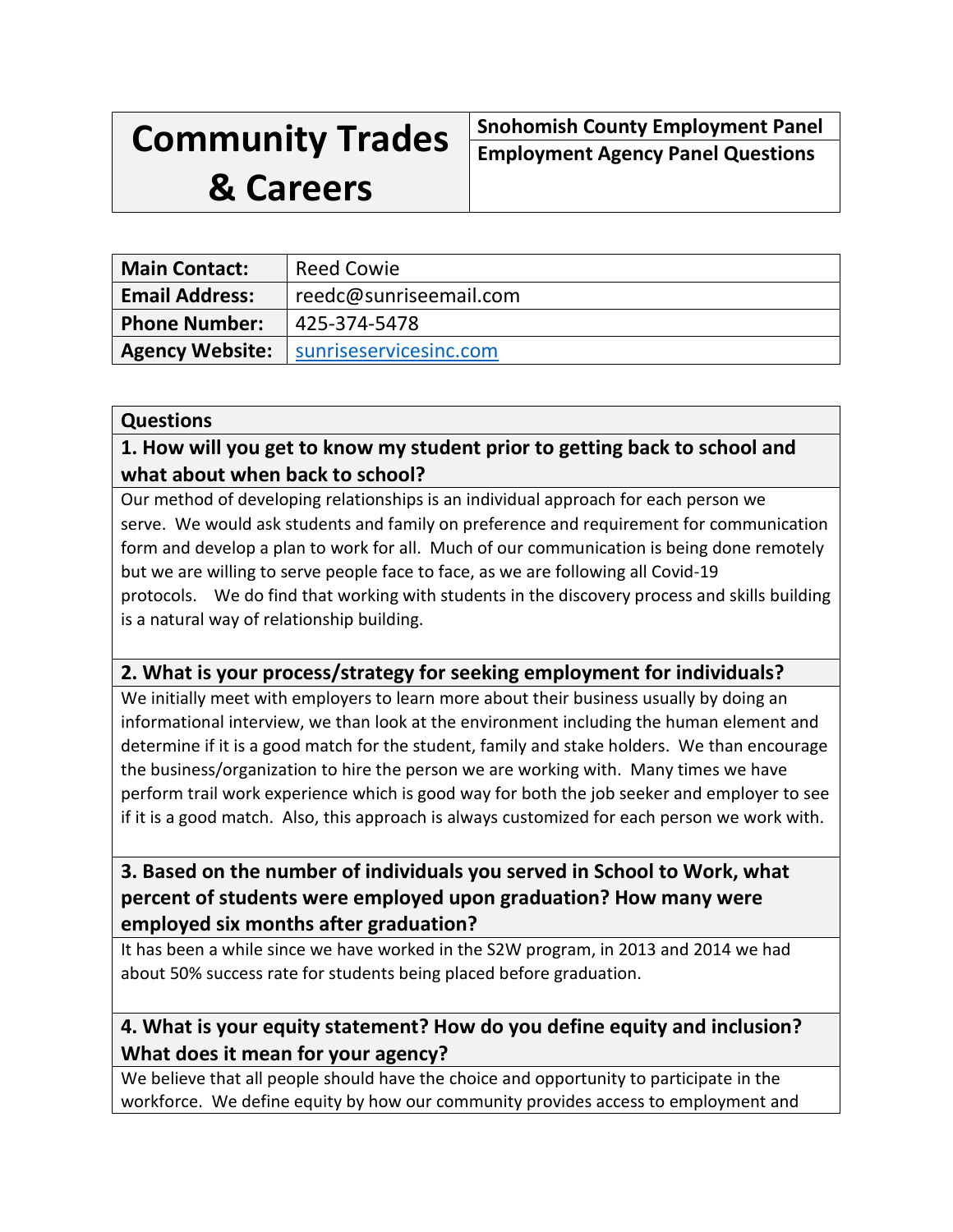community activities for all. Inclusion is a buzz word for CTC. It means to use that any place in community that is access able to all, not creating different process or physical areas for folks with disabilities, to be including standard daily operations, such as staff meeting, company event and other organizational functions.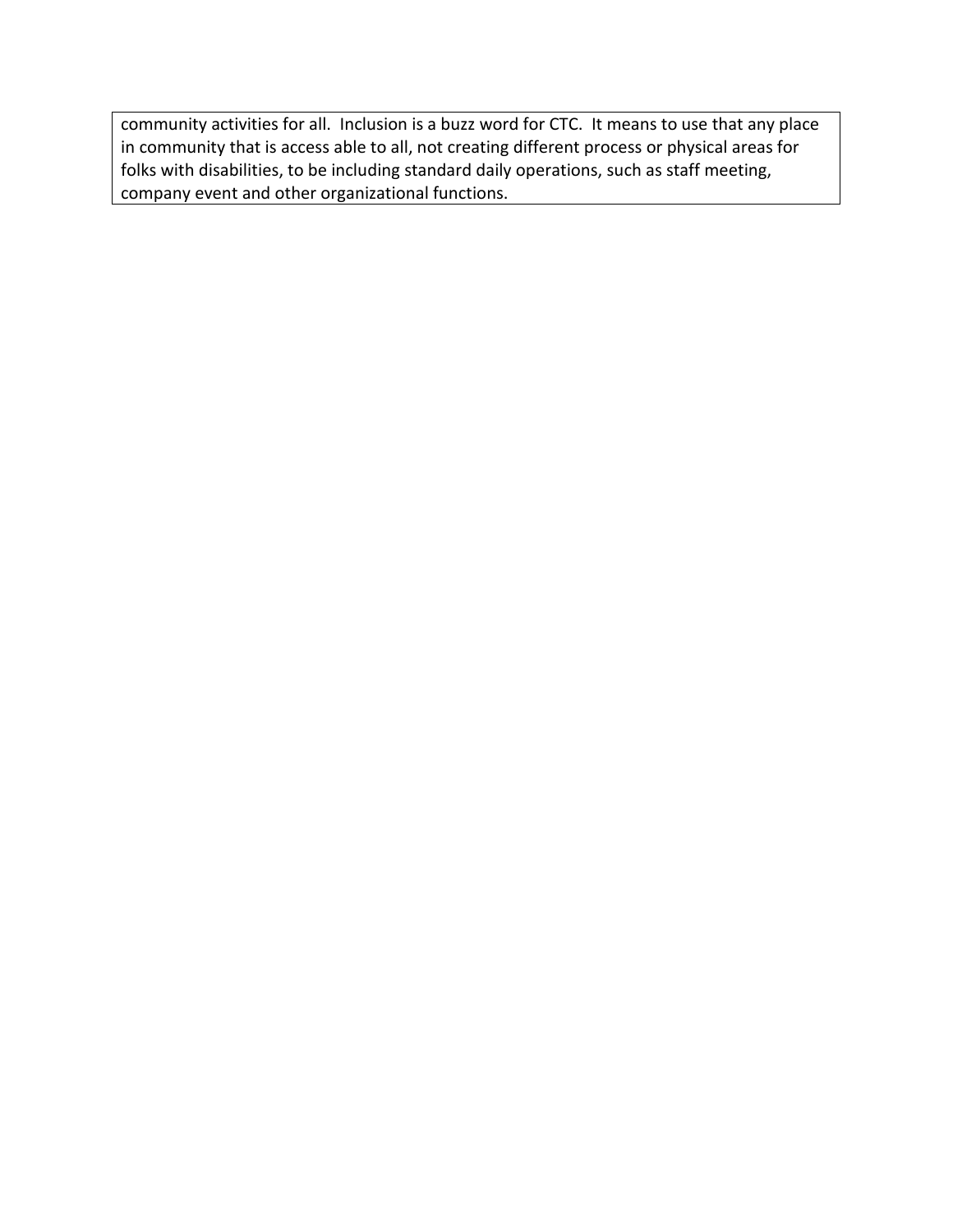# **Vadis** Snohomish County Employment Panel<br>
Employment Agency Panel Questions

| <b>Main Contact:</b>                   | <b>Katie Rivers</b> |
|----------------------------------------|---------------------|
| <b>Email Address:</b>                  | Snohomish@vadis.org |
| <b>Phone Number:</b>                   | 253-863-5173        |
| <b>Agency Website:</b>   www.vadis.org |                     |

#### **Questions**

# **1. How will you get to know my student prior to getting back to school and what about when back to school?**

• At the intake meeting with the student and family, we do a Skills Assessment and Vocational Interest Assessment. We also make note of any previous experience or preferences they might already have. We also take the time to work with the teachers and school staff to learn what their insights are about the student. For the first few months we are in regular contact with the student.

• Outside of COVID we are working with the student at their internship sites, or at other vocational assessment sites we set up in the community to see them work and learn what they need to be successful on a paid job.

• Inside of COVID we are meeting the student where they are at, doing virtual assessments in the home or meeting in the community. We have been working with some individuals at community sites following social distancing. These sites are ones that the student and family feel comfortable being in the community. We are working collaboratively within our circumstances to get to know students, so that we can make informed recommendations for employment.

# **2. What is your process/strategy for seeking employment for individuals?**

We do everything centered around the individual. Based on the individual's job goal we start looking closer to the home and expand our search area as we reach out to businesses. Our approach is to reach out to businesses and meet to learn what they need and determine if that is a good match for our client. We want the students we serve to be in meaningful jobs that positively impact the business for which they work. It takes multiple contacts with a business to get an interview, and once the student has an interview, we will help prepare them and support them during the interview.

**3. Based on the number of individuals you served in School to Work, what percent of students were employed upon graduation? How many were employed six months after graduation?**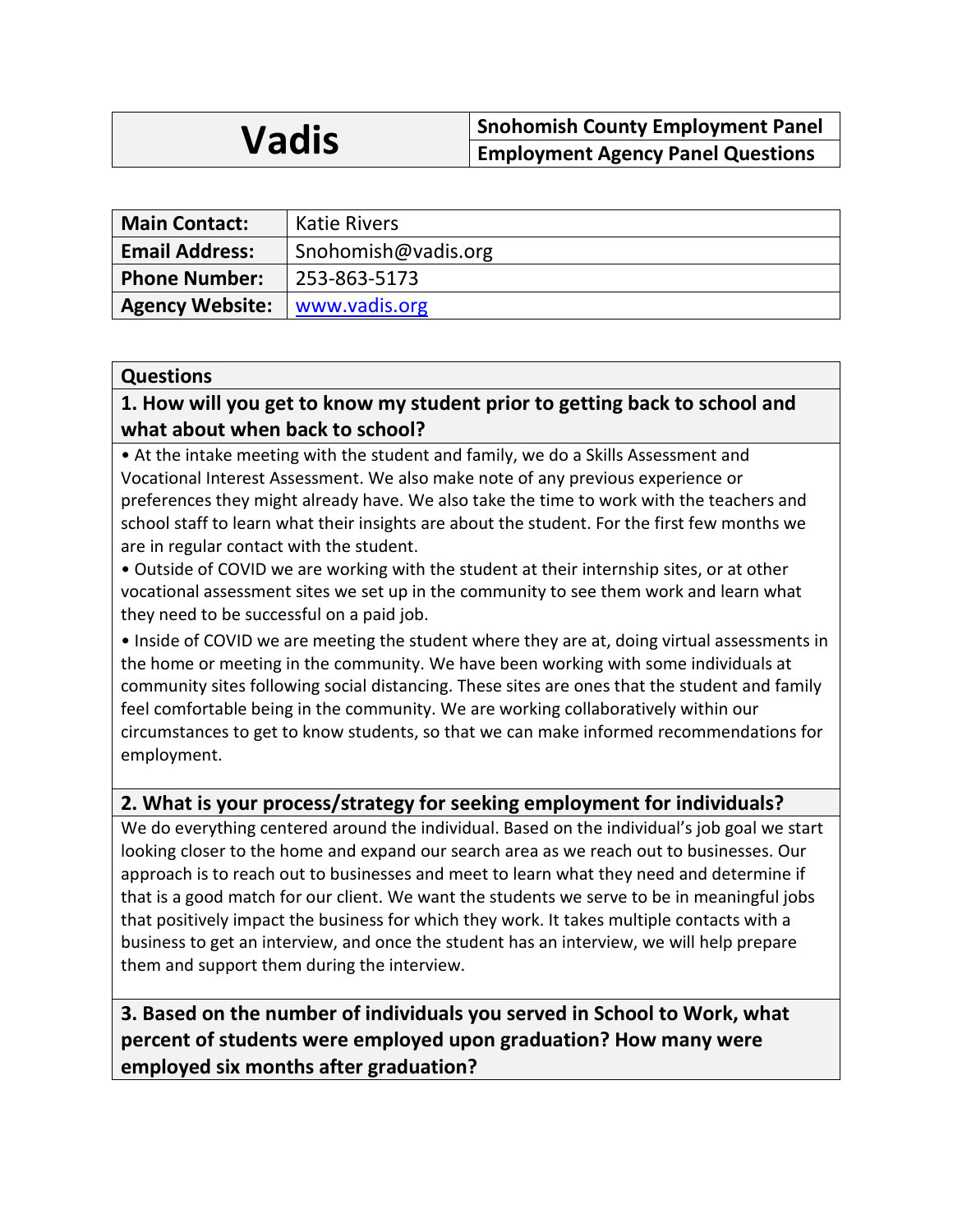• Vadis has participated in School to Work across all counties of service since inception and has historically positive outcomes with students being placed into jobs by graduation or very soon after, with 80% or more students being employed.

Vadis is new to Snohomish county and has been serving S2W Students in Snohomish County since 2017.

- Snohomish County Students Employed upon graduation: 0%

- Snohomish County Students Employed within 6 months after graduation: 60%

# **4. What is your equity statement? How do you define equity and inclusion? What does it mean for your agency?**

The Mission of Vadis is: Enriching lives through excellence, equity, and service innovation. We made diversity, equity, and inclusion an important part of our 2019-2021 Strategic Plan, and have formed a Equity, Diversity, and Inclusion Committee to steer our organization so that we are better serving our clients, and hiring diverse staff that reflect the populations that we serve. Out of that committee we have done regular diversity training to benefit our organization and ensure that in all areas of service that we are meeting the unique lives of our clients, stakeholders, and staff.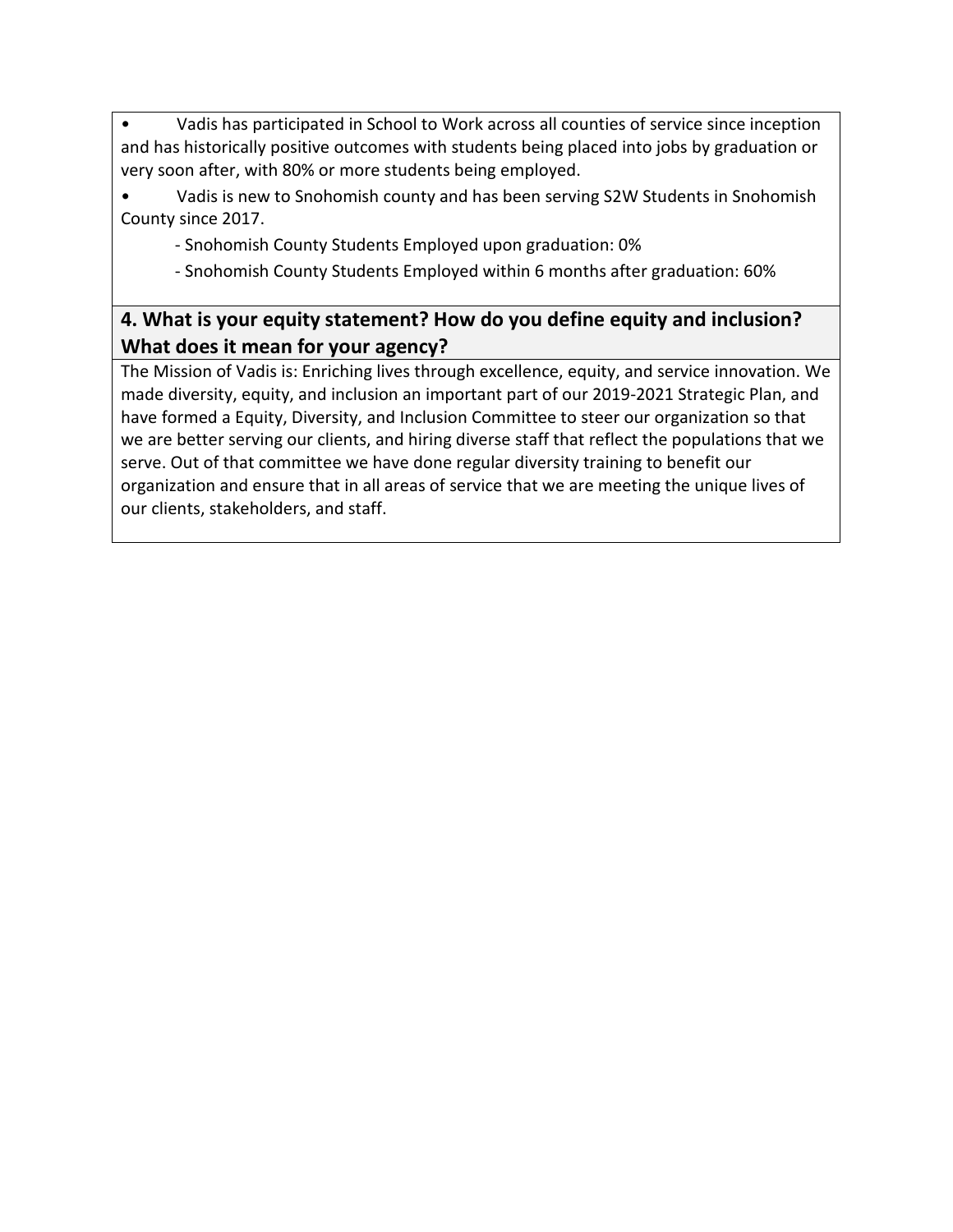**Service Alternatives Snohomish County Employment Panel Employment Agency Panel Questions**

| <b>Main Contact:</b>              | Ashlee Wiley                         |
|-----------------------------------|--------------------------------------|
| <b>Email Address:</b>             | ashlee.wiley@servicealternatives.com |
| <b>Phone Number:</b>              | 360-632-1943                         |
| Agency Website:   www.servalt.com |                                      |

#### **Questions**

### **1. How will you get to know my student prior to getting back to school and what about when back to school?**

We have an intake process which typically takes place over 1-2 meetings where we meet with the student and their family to gather basic information such as contact, medical, health, releases, what they do around their home, support needs, barriers, etc. From there we would work on scheduling time to get to know the student through observations, discovery activities, connecting with their team at school and other identified resources who know the student. Traditionally we would observe the student in their classroom/school setting, in the community, volunteer/internship/work sites as well as setting up additional assessment sites if necessary to learn more about their support needs, work interests and accommodations. This year will probably look different due to COVID so we will be partnering with the student, their family and the school to utilize technology, virtual observations, in home observations and ways to create a similar assessment environment that fits both the students and families comfort levels.

### **2. What is your process/strategy for seeking employment for individuals?**

Our process is individual based and meets the student where they are at. What this means is we work to identify the areas where they are able to be independent in the process of obtaining employment, where they need support and training so that they can be involved in the process and one day be independent as well as identify the areas where they will need full or longer term support in order to obtain employment in their area of interest. They would have an identified Employment Specialist who would be in the field and on the ground providing the day to day support with a team behind the scenes to back them up. This team includes a plan writer and development specialist who would be working with the Employment Specialist to identify individualized strategies of job development that best meet the students' needs and desire field of employment.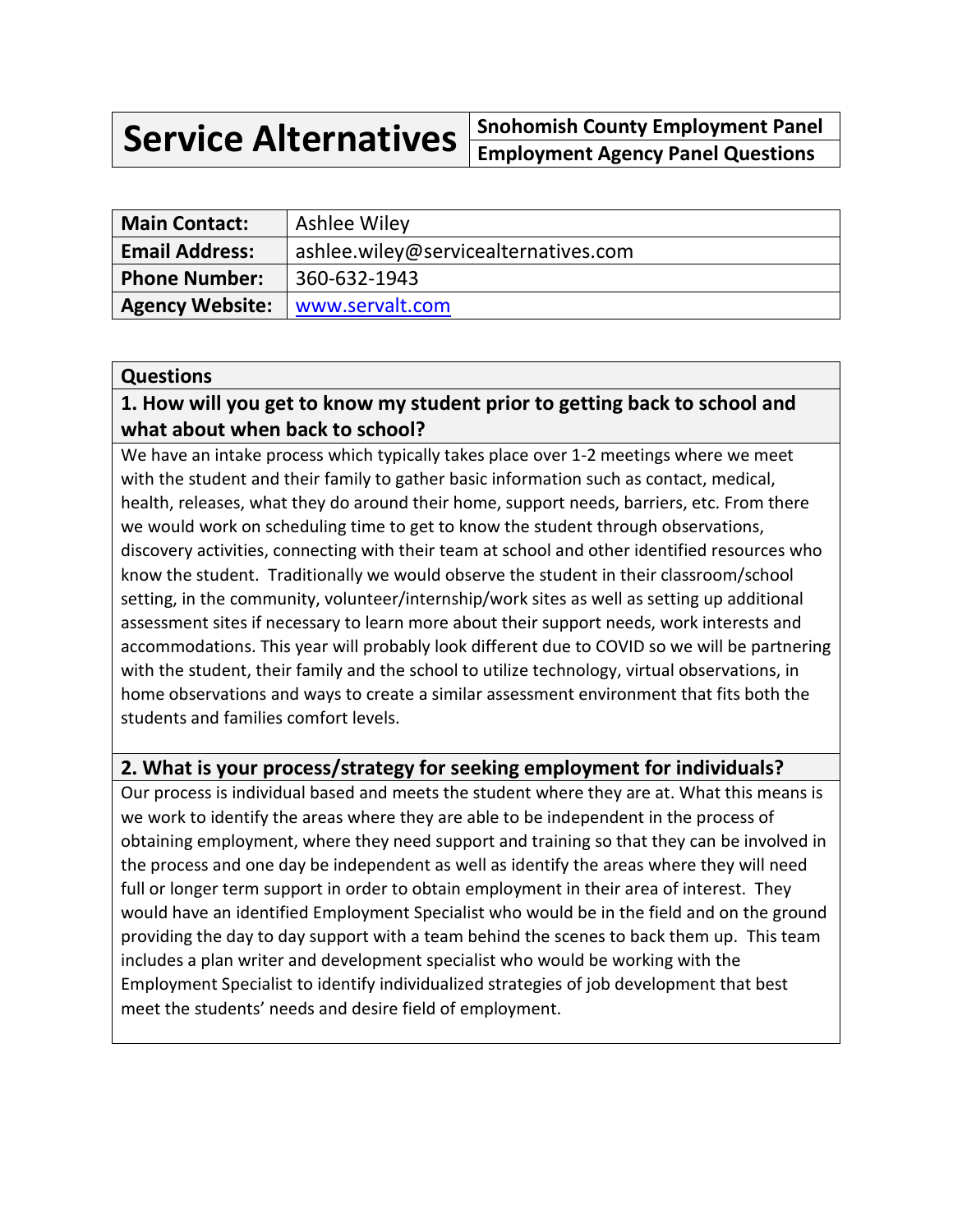# **3. Based on the number of individuals you served in School to Work, what percent of students were employed upon graduation? How many were employed six months after graduation?**

In Snohomish County we have not participated in the School to Work program for the past couple of years. However, we have in the other counties that we provide services in and we have a 100% employed upon graduation rate.

# **4. What is your equity statement? How do you define equity and inclusion? What does it mean for your agency?**

We support clients regardless of their disability or challenge, support jobs that are paid at fair market wages, and ensure that clients are afford all of the same rights and liberties as members of our communities. Service Alternatives is committed to creating and maintaining a workplace and services that are culturally competent. We define culturally competent services as a series of attitudes and behaviors that enable us to work effectively with clients of different cultures, ages, genders, sexual orientations, spiritual beliefs, socioeconomic statuses, disabilities, and languages. A culturally competent workplace is a workplace that is able to effectively hire, train and retain employees from different backgrounds. It is a workplace where cultural needs are taken into consideration and where leaders create environments, practices and policies that are sensitive to the culture, age, sexual orientation, spiritual beliefs, socioeconomic statuses, disabilities and language of staff, clients as well as other stakeholders.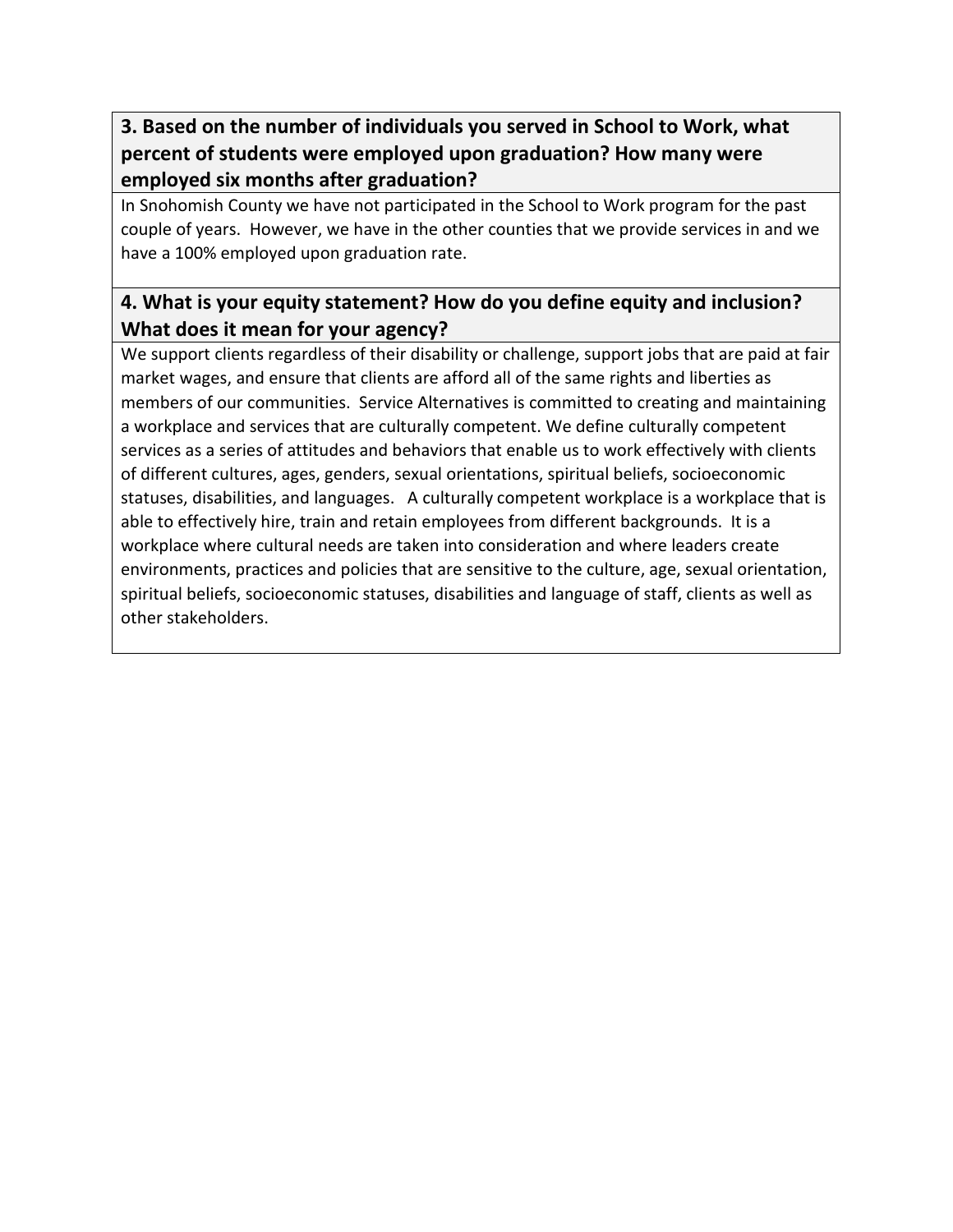**Work Opportunities Snohomish County Employment Panel Employment Agency Panel Questions**

| <b>Main Contact:</b>   | Jen Huard                      |
|------------------------|--------------------------------|
| <b>Email Address:</b>  | jennifer@workopportunities.org |
| <b>Phone Number:</b>   | 425-778-2156                   |
| <b>Agency Website:</b> | www.workopportunities.org      |

#### **Questions**

# **1. How will you get to know my student prior to getting back to school and what about when back to school?**

We plan to get to know the students by communicating with the student and their teams; we ask about their interests, experiences, and dislikes. We ask about preferences for communication, job type, job location and their transportation among other vocational related topics. Typically, we would spend the first few months (usually September-December) conducting what is called a community-based assessment. This gives us the opportunity to spend time with each school to work student in their classroom and at their school supported work site getting to know them, learning about their skills and goals, and developing a plan for an employment goal and job development strategies. Because most schools will be starting remotely this year, this process will look a little different. Right now, we will be engaging in primarily virtual services. These services will depend significantly on the ability of the student to engage virtually and their interest in participation. At the very minimum, we will be looking for opportunities to virtually "meet" with each student weekly. We may have opportunities to engage in some of the virtual school classes that your student is participating in or to schedule additional meetings via phone or video call. There may also be opportunities to schedule virtual task work like learning how to sort items, virtually observing your student engaging in chores or other school or task learning at home, or providing activities for your student to complete at home that give us some idea of their abilities and preferences for work. Ultimately, these virtual services will be highly individualized and based on your student's ability and interest in engaging in a virtual capacity.

# **2. What is your process/strategy for seeking employment for individuals?**

Job development for school to work students always starts with determining a feasible and agreed upon, job goal for each student. This is done based on the information that is gained during the community-based assessment phase of services. Once a goal is determined and agreed upon by the whole team, Work Opportunities staff will begin looking for opportunities that fit the student's job goal and skills. We also take into consideration factors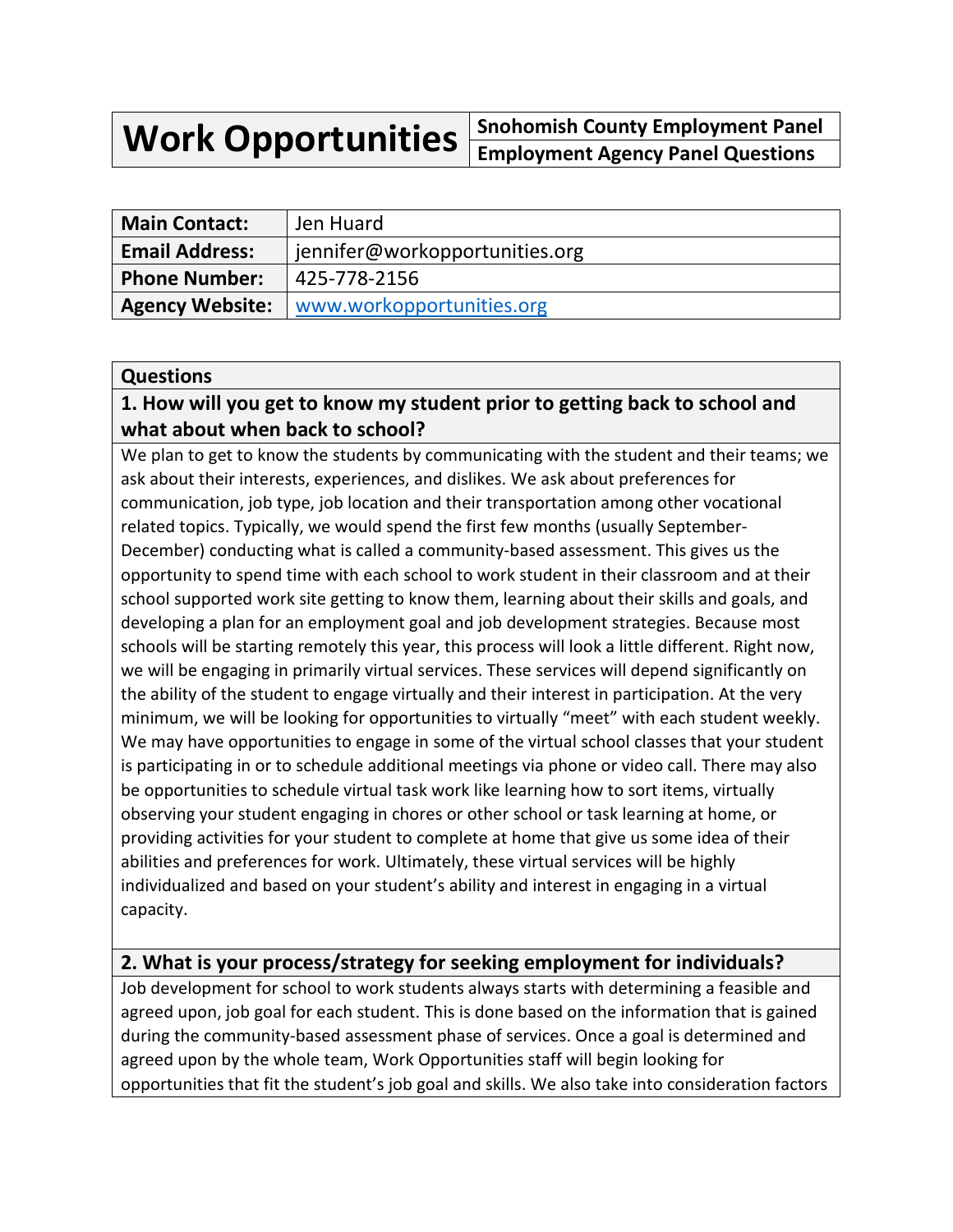such as time of shift, location and transportation, and social environment. The student's involvement in their job development can vary quite a bit based on the student's skills and interest, but generally Work Opportunities staff will spend the majority of their time seeking out opportunities, connecting with businesses, and setting up sit-down or working interviews for students. Once interviews are set up, Work Opportunities will work with the student, their teacher, and their parent(s)/guardian(s) to get the student to the interview either in person or virtually. Work Opportunities staff will be present at the interview to assist the student in whatever way necessary for them to be successful. We are very successful in finding jobs that are good fits for the individuals we support and find employers who are excited for their new employee! Upon receiving a job offer, Work Opportunities staff will help in getting all necessary new hire paperwork completed, setting up an appropriate work schedule, and with anything else needed to set the student up for as much success as possible as they begin their new job!

# **3. Based on the number of individuals you served in School to Work, what percent of students were employed upon graduation? How many were employed six months after graduation?**

In school year 2019-2020, Work Opportunities began the year serving 17 school to work students. In March, when schools moved to an all online format, only 3 of those students remained in active job development, due to concerns about the Coronavirus. 2 of those three students are currently employed, for a 67% placement rate from last year. The year prior, Work Opportunities served 9 school to work students who finished the year in active job development. 8 of those 9 students obtained employment, in a variety of jobs, within 3 months of graduation with average weekly worked hours of 25.5 hours per week. At this point 6 of those 8 are still employed. One was laid off recently due to Covid-19 and the other one moved out of state.

# **4. What is your equity statement? How do you define equity and inclusion? What does it mean for your agency?**

#### **Equity statement**

Work Opportunities stands for belonging and inclusion. We believe that each of us has the inherent right to be treated with equality, kindness, and respect. We will do whatever it takes to help this planet be a welcoming home for everyone.

We are all deeply saddened, heartbroken, and furious about all the acts of racism perpetrated against people of color. We stand with our friends, families, and the Black community in this time of tremendous pain and sorrow.

We recognize that we are a predominantly white organization that must move beyond words to carry out an organization that reflects our values and community. Today we recommit ourselves to work for racial equity inside and outside of our organization.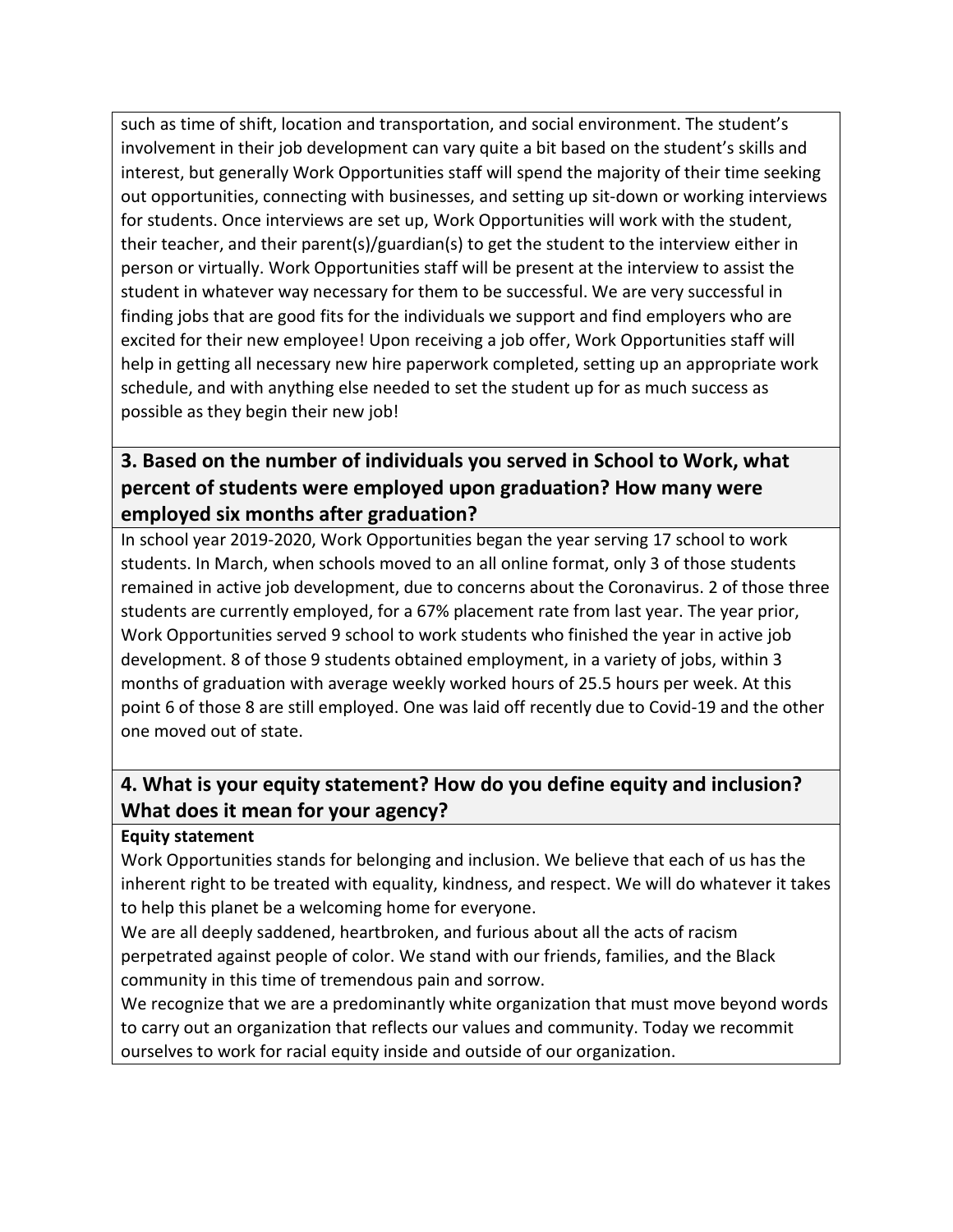We are going to listen more and talk less. We are going to learn from those who have experienced injustice and learn how to better advocate for them. We are going to be part of the change.

**In terms of services**, I define equity/inclusion as providing what is needed for everyone to have access to employment supports. For some this means providing extra support to sign-up for services. once in service, some people need more support, we can step in and do more when needed. We believe that ALL people can work and don't exclude individuals from service due to the amount of support they need.

**At Work Opp. equity means that we include ALL. We** are mindful of how race/ethnicity/ability plays into our implicit biases and are intentional about our hiring and client recruitment processes to include people of color. We are re-vamping our equity committee with the advice of an external expert in the field. We pay trainers and send our staff to trainings on race/equity and social justice. Our commitment to becoming an antiracist organization is evidenced in our strategic plan and our work with a consultant to integrate an equity lens to our practices, procedures, and policies. The obligation of engaging in efforts to increase and integrate racial equity in our internal and external practices is considered of utmost important by our Board of Directors and our Leadership.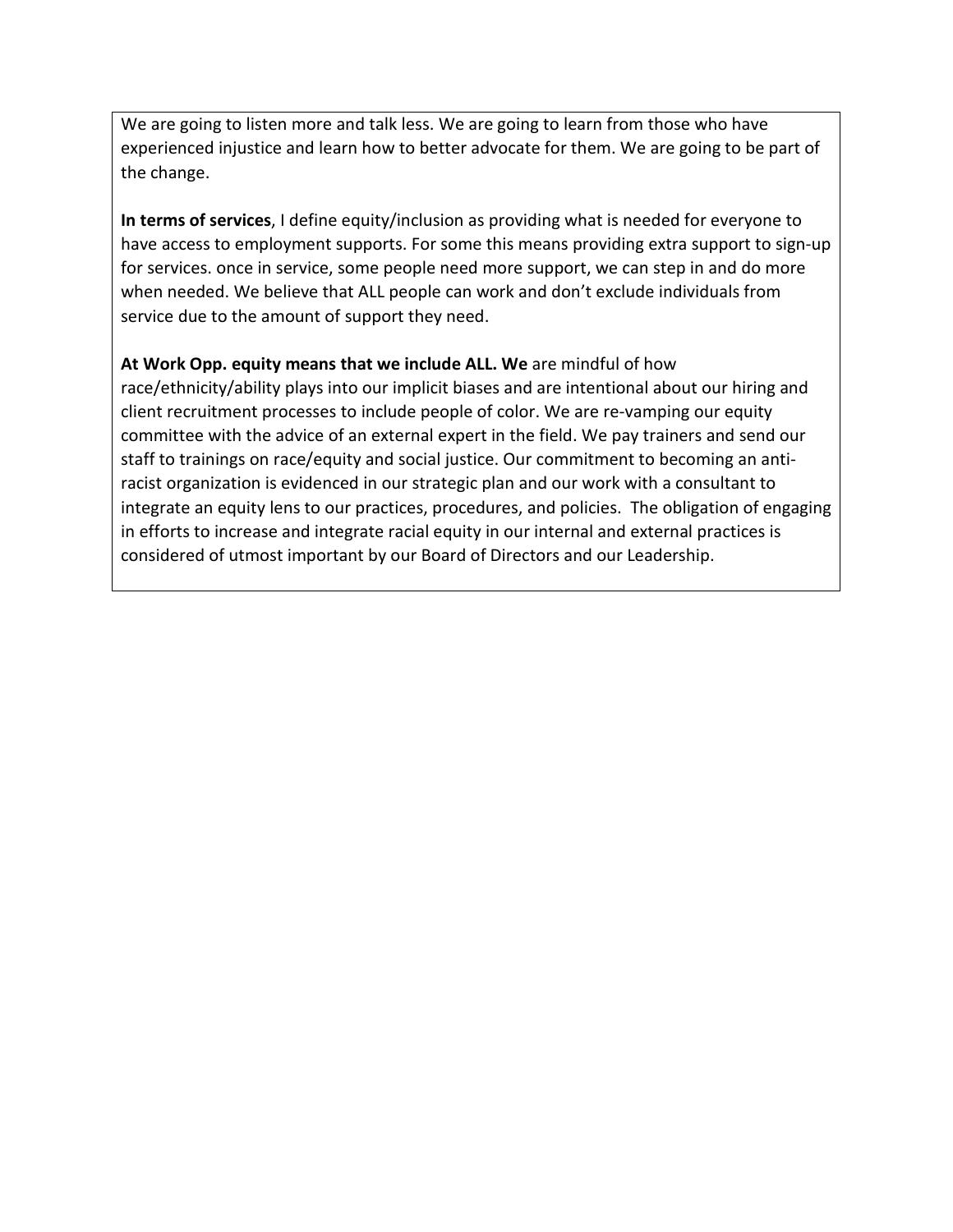**Cares of Washington Snohomish County Employment Panel Employment Agency Panel Questions**

| <b>Main Contact:</b>   | Wendy Ehr          |
|------------------------|--------------------|
| <b>Email Address:</b>  | wehr@caresofwa.org |
| <b>Phone Number:</b>   | 425-418-5521       |
| <b>Agency Website:</b> | www.caresofwa.org  |

#### **Questions**

## **1. How will you get to know my student prior to getting back to school and what about when back to school?**

We get to know you or your student through in person meetings, assessments in the community when possible, as gathering information from all who know the student well already.

# **2. What is your process/strategy for seeking employment for individuals?**

Our approach to the employment process is a varied and personalized approach, however there are several common threads that the support process goes through. First, we conduct discovery, which is a process of learning the prospective client's interests, supports, history, medical, and other topics that might be involved or be a factor in their job search. During this time too, assessments, job shadows, tours, or informational interviews may be conducted to both better inform us and the client of some of their needs and details about the positions which they are interested in working. From there we move towards job development, and while again this is a personalized endeavor, it generally takes two forms. The first is seeking positions within the community or employment partners that can be accommodated to fit the client's needs. This is especially common for those seeking high hour part time work or full time work and often consists of evaluating employers, conducting research and outreach, discussions with the accommodations or HR departments, submitting applications, and providing interview coaching The other form is the 'carved' approach, where we find businesses in the community where we create employment proposals that fit the needs of our client, and also provide a very specific, and designated service to the business. These commonly are for our clients seeking low hour part time work or need a highly accommodated and specialized work role. From there, we can support our clients with intensive training and job coaching at the initial outset of employment and gradually fade to long term support to ensure their success.

**3. Based on the number of individuals you served in School to Work, what percent of students were employed upon graduation? How many were employed six months after graduation?**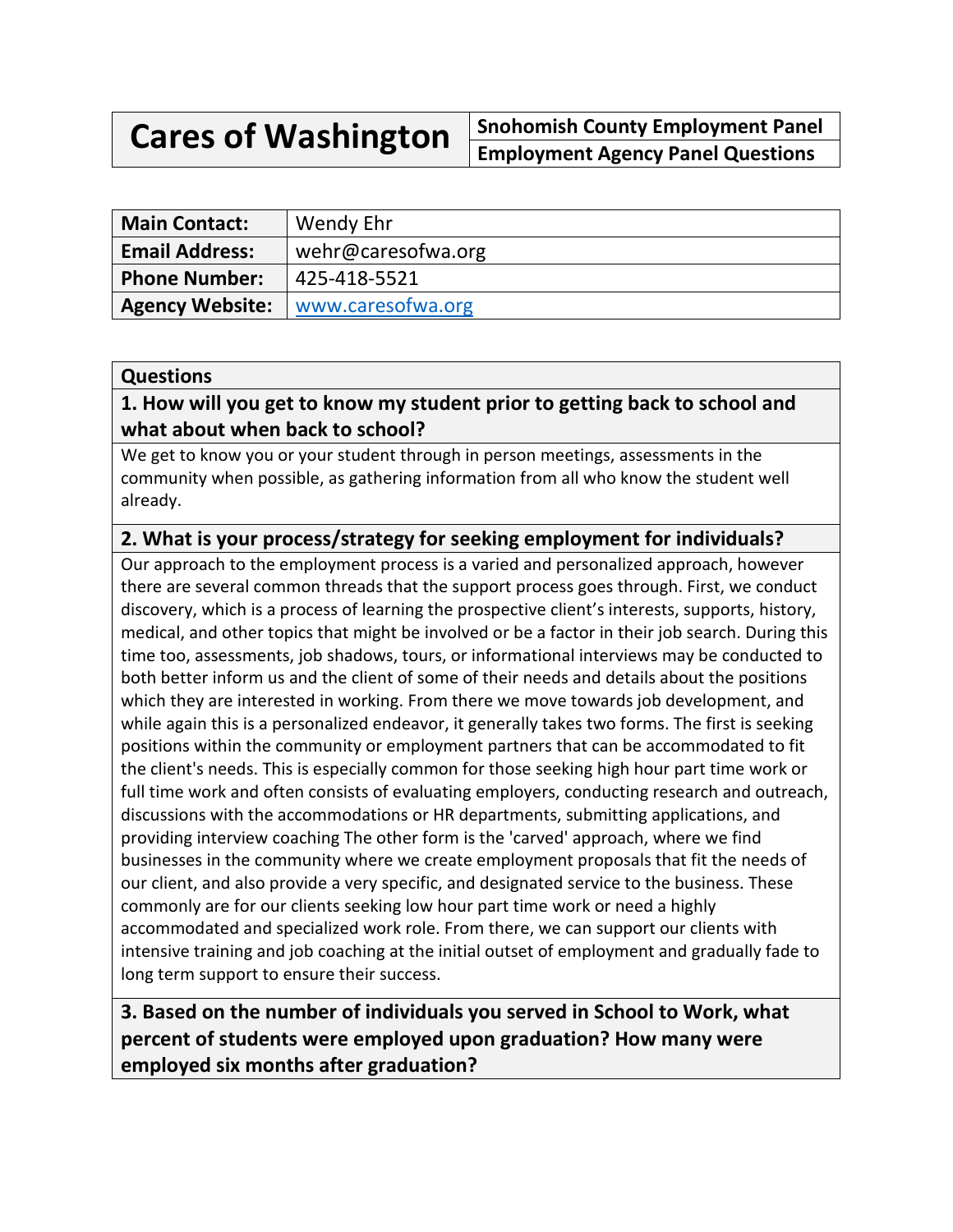Out of the students we served through S2W, 80% have been employed at graduation, and all but 1 was employed within the six-month time frame.

# **4. What is your equity statement? How do you define equity and inclusion? What does it mean for your agency?**

At Cares of Washington we strive to achieve an equitable and inclusive working environment for our clients. We work with all communities and individuals interested in our services and do not exclude based on any discriminatory factors. To us, equity is to create the space for people to succeed and inclusion is that all those seeking to succeed can be a part. This is reflected both in house and in our client roster as well as our employment partners, who are exemplary in their commitment to inclusion and equity as well.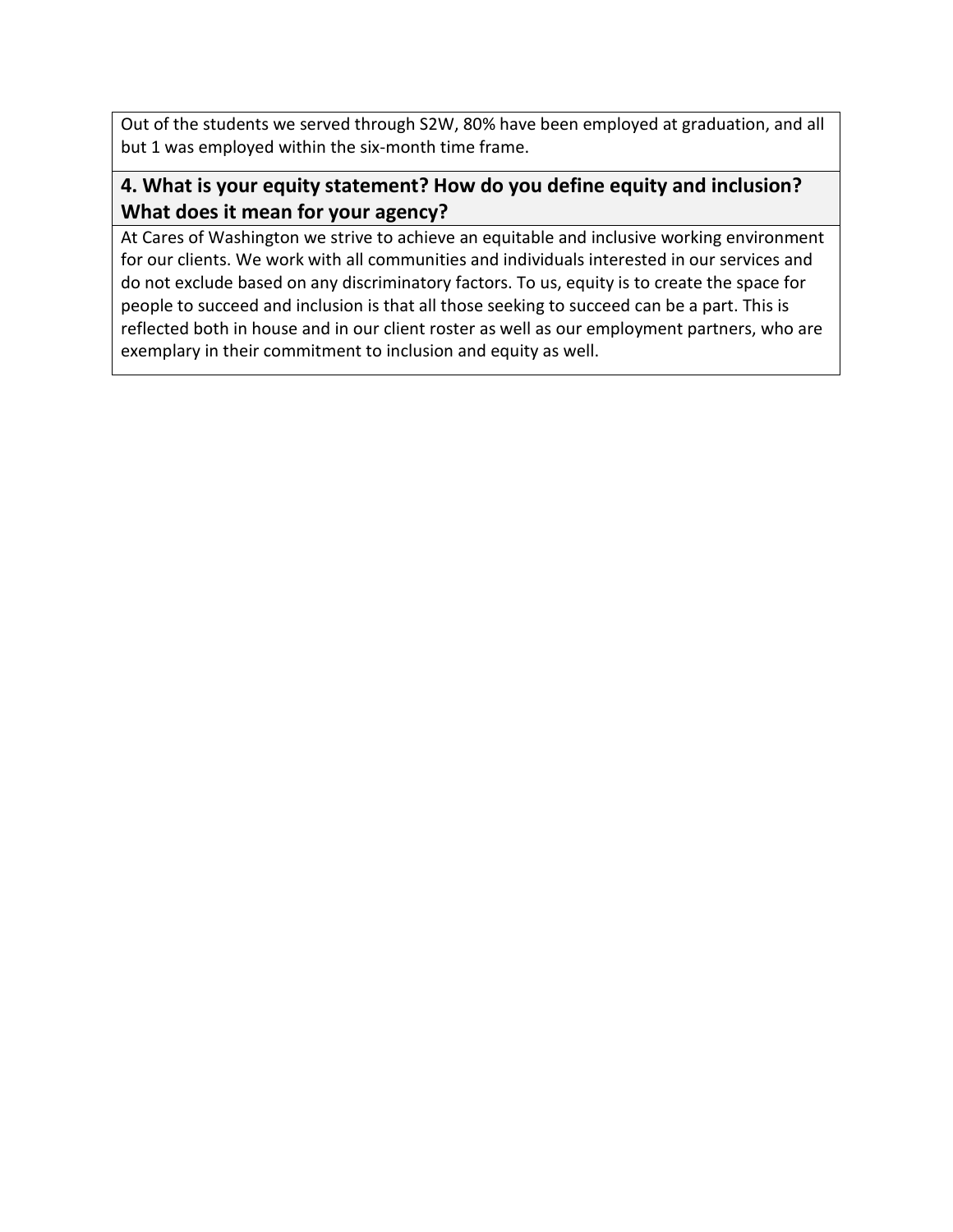# **Washington**

# **Vocational Services**

**Snohomish County Employment Panel Employment Agency Panel Questions**

Mission: We are dedicated to providing outstanding quality services that result in successful community involvement and employment.

Vision: All people will be recognized for their abilities and contributions in the workplace and community.

Washington Vocational Services has been providing support to individuals to find paid employment for over 40 years. We provide IE, CI and STW. We also work closely with DVR. WVS contracts with Community Transit to provide Travel Training and assistance.

| <b>Main Contact:</b>   | <b>Bretta Williams</b> |
|------------------------|------------------------|
| <b>Email Address:</b>  | bwilliams@wys.org      |
| <b>Phone Number:</b>   | 425-774-3338           |
| <b>Agency Website:</b> | www.wvs.org            |

#### **Questions**

# **1. How will you get to know my student prior to getting back to school and what about when back to school?**

WVS has participated in planning meetings to get to know the student. We will get to know the student by collaborating with the school and family, meeting with the student and learning their strengths, joys, and talents, and identifying motivations. When back to school we will work side by side in partnership with the school staff. During COVID we will meet students and family via Zoom, curb side visits, phone calls. Whatever is most comfortable for you? We will attend the planning meetings and any other meetings that we are invited to before school starts. When school starts, we will meet at the school at least once a week to observe the student in that setting. When the student begins work experiences through the school, we will observe there as well. It is important that we get to know each other as much as possible to be able to develop the best job match.

During COVID we are flexible with the current situation and utilizing technology as much as possible.

### **2. What is your process/strategy for seeking employment for individuals?**

Once we find the student's abilities, choices and how they can contribute to the workplace and community, we identify the businesses that may match those goals. We begin by setting achievable goals and working within our networks and beyond to develop employment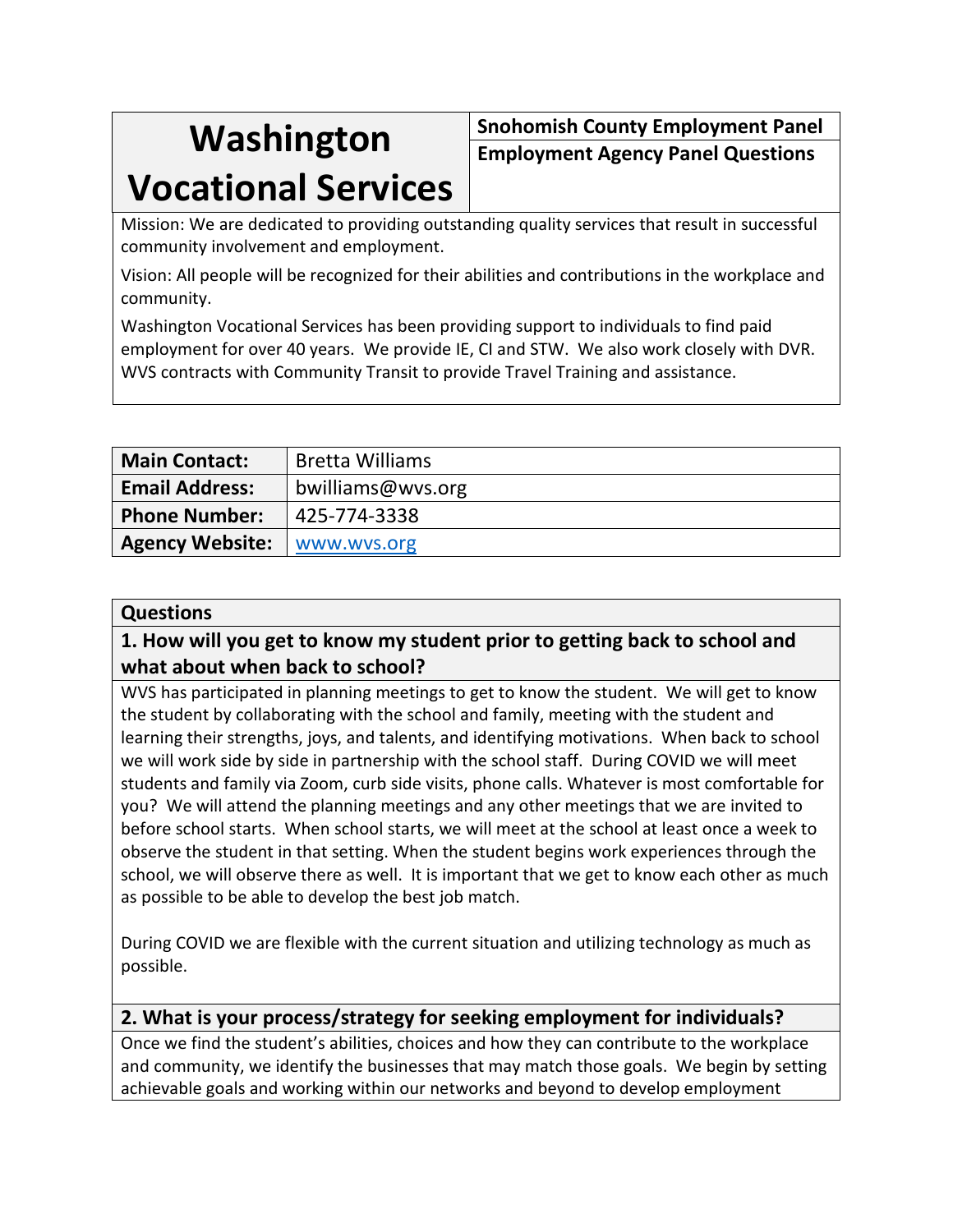opportunities. We use in person job development strategies and a hands-on approach with our job development. We will make direct contact with those employers to begin building relationships with them. We will set goals together and communicate with the school and family how we are reaching those goals.

# **3. Based on the number of individuals you served in School to Work, what percent of students were employed upon graduation? How many were employed six months after graduation?**

Between Jan. 2017 and June 2019, 7 students completed the program and of those 7 - 57% became employed and are still employed. (2 were employed by June and the rest within a short time after graduation.)

# **4. What is your equity statement? How do you define equity and inclusion? What does it mean for your agency?**

All people will be recognized for their abilities and contributions in the workplace and community. We believe diversity drives innovation. We intend to amplify the voices of our diverse participants and staff as we build a pathway to inclusion, racial equity and social justice.

We are committed to fostering diversity and cultivating an inclusive environment. WVS has an Equity committee and this committee is focused on ensuring we maintain a diverse staff and equitable supports for customers and staff. We currently have staff who are fluent in Spanish and ASL.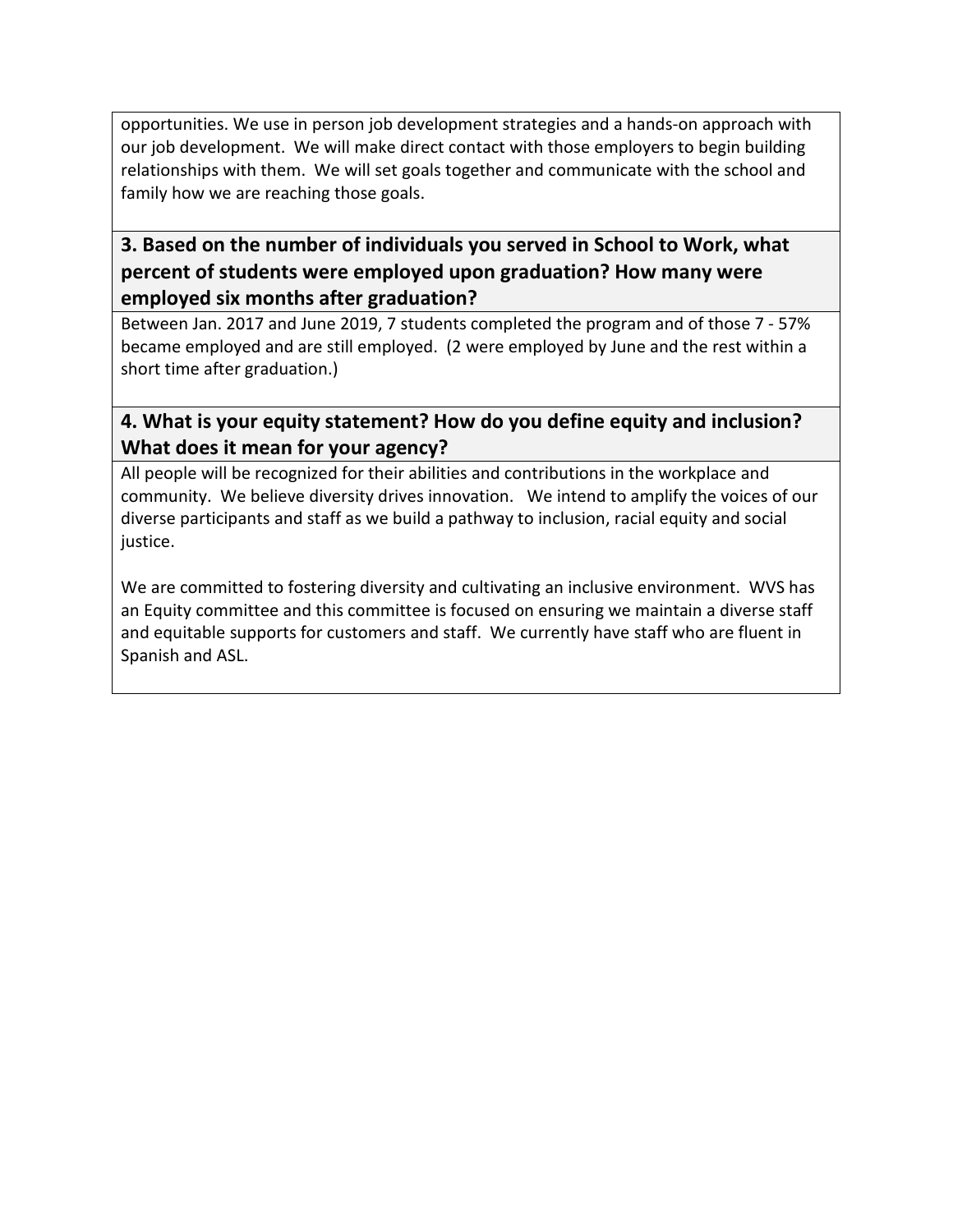# **Sherwood**

# **Community Services**

**Snohomish County Employment Panel Employment Agency Panel Questions**

Sherwood Community Services is a growing non-profit in Lake Stevens. Sherwood supports high school students with disabilities who are interested in seeking employment and support them every step of the way during the hiring process. Sherwood strives not only to place people in jobs, but to ensure they are in jobs they love. Sherwood believes that every individual with a disability should have an opportunity for meaningful employment that uses their abilities to the highest level and offers a competitive wage. A job leads to increased economic independence, community integration and greater self-worth. Sherwood provides Individual Employment, Community Inclusion, Value Based Payments, and School to work services.

| <b>Main Contact:</b>  | <b>Tom Clark</b>                            |
|-----------------------|---------------------------------------------|
| <b>Email Address:</b> | tclark@sherwoodcs.org                       |
| <b>Phone Number:</b>  | 425-344-4071                                |
|                       | <b>Agency Website:</b>   www.sherwoodcs.org |

### **Questions**

# **1. How will you get to know my student prior to getting back to school and what about when back to school?**

The school is just around the corner, so unfortunately, we have missed valuable time due to the COVID virus. However, we will start meeting with the students through Zoom meetings and come to assessment sites while practicing social distancing once they have been established. We will attend virtual Person-Centered Planning meetings, and have communication with the teachers to learn more about the student's abilities.

# **2. What is your process/strategy for seeking employment for individuals?**

Sherwood assists with the job search, seek employers, assess and train students, and provide support for a smooth transition into the workplace. Employment specialists first assess the individual's abilities, career goals and interests and then work with employers to find a successful fit for their unique abilities and skill set. Sherwood's employment specialists provide ongoing coaching to the employee and employer to ensure long-term success. The ultimate goal would be for an individual to be independent in the workplace, and Sherwood has the ability to provide assistance as needed.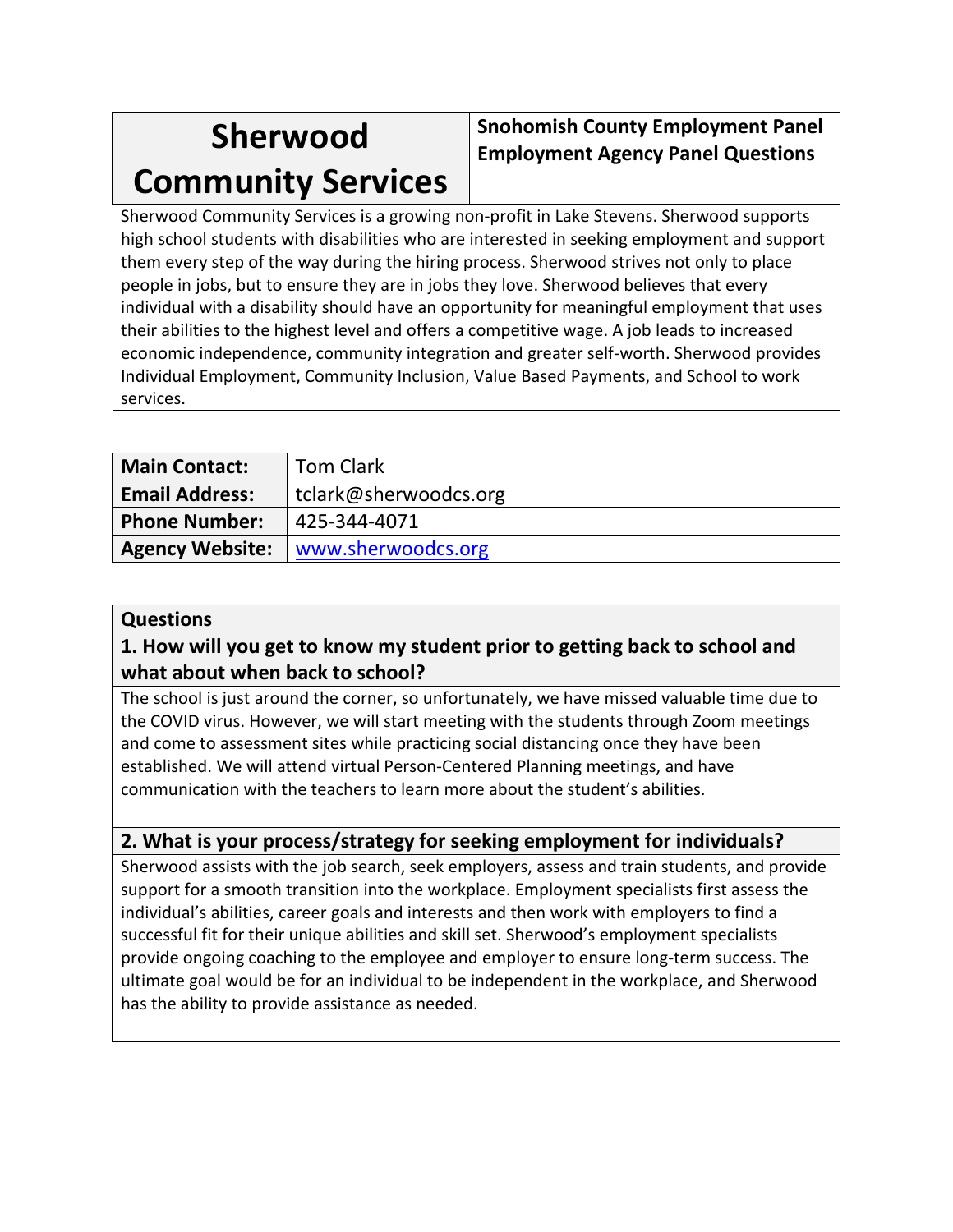# **3. Based on the number of individuals you served in School to Work, what percent of students were employed upon graduation? How many were employed six months after graduation?**

Unfortunately, we didn't place anyone into paid positions last year. We had 4 School to Work student and 2 of them were medically fragile and chose to drop out of the program for health concerns. Our other 2 student remain with us today and are actively participating in remote services. We look forward to placing them once it is safe to do so.

# **4. What is your equity statement? How do you define equity and inclusion? What does it mean for your agency?**

Diversity/Equity Vision Statement: To empower each person's unique culture. This includes but not limited to their religious beliefs, traditions and cultural background while providing innovative and inclusive services to children and adults with disabilities. Sherwood honors diversity, inclusion, abilities and equity. Every child deserves an equitable start in life and every adult deserves an equitable start when entering employment. Sherwood takes pride in serving all people with disabilities and their families, including individuals with significant disabilities, those in rural areas and non-English speaking communities. Sherwood strives to remove as many barriers to accessing services as possible.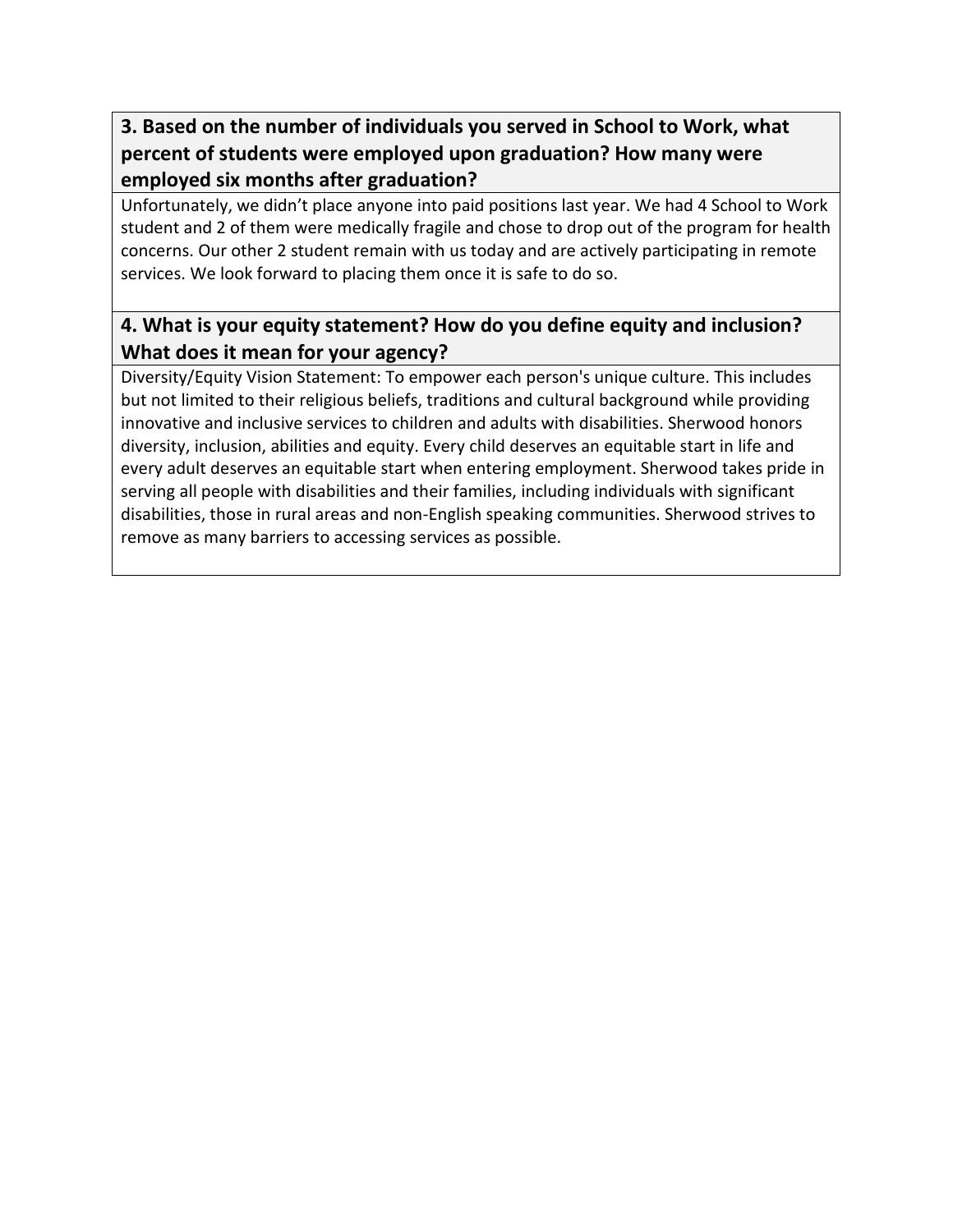# **Orion** Snohomish County Employment Panel<br>
Employment Agency Panel Questions

| <b>Main Contact:</b>                    | Zandra Leitch                  |
|-----------------------------------------|--------------------------------|
| <b>Email Address:</b>                   | Zandra.Leitch@orionquality.com |
| <b>Phone Number:</b>                    | 425-249-4209                   |
| <b>Agency Website:   orionworks.org</b> |                                |

#### **Questions**

**1. How will you get to know my student prior to getting back to school and what about when back to school?**

I will meet with them over zoom or in person depending on their comfortability level. Will create a connection with them by talking and getting to know them. I have a couple tools that I use to get them talking about different jobs they may be interested in doing and have them share their hopes and dreams with me. Being on board early in PCP process is also very helpful in getting to know them.

#### **2. What is your process/strategy for seeking employment for individuals?**

It is to collaborate with our entire team, everyone will know the individuals job goal and as others on the team are job developing they will have the job goal in mind. I personally, depending on the job goal, use my connections with businesses in the process. I also ask family members for any connections they might have. I also job develop going business to business creating relationships, touring business to find possible carved jobs for my clients. Online sites like Indeed and craigslist are also very helpful in knowing who is hiring and then going to those business to job develop.

#### **3. Based on the number of individuals you served in School to Work, what percent of students were employed upon graduation? How many were employed six months after graduation?**

The Orion team has helped 13 S2W students in finding employment upon graduation. 11 students were successfully placed in jobs, and 9 remained in their jobs for over six months while several went onto their second jobs, working more hour and making higher wages.

#### **4. What is your equity statement? How do you define equity and inclusion? What does it mean for your agency?**

When we provide equitable services to the people we serve, we are tailoring the right amount of services and supports that people need to achieve their goals. We want people to become as independent as they are able to, and we are happy to build the scaffolding to support this. Some people need structured task lists to be successful at work, some people need hand-over-hand assistance, and some need quick check-ins. We're ready to jump in and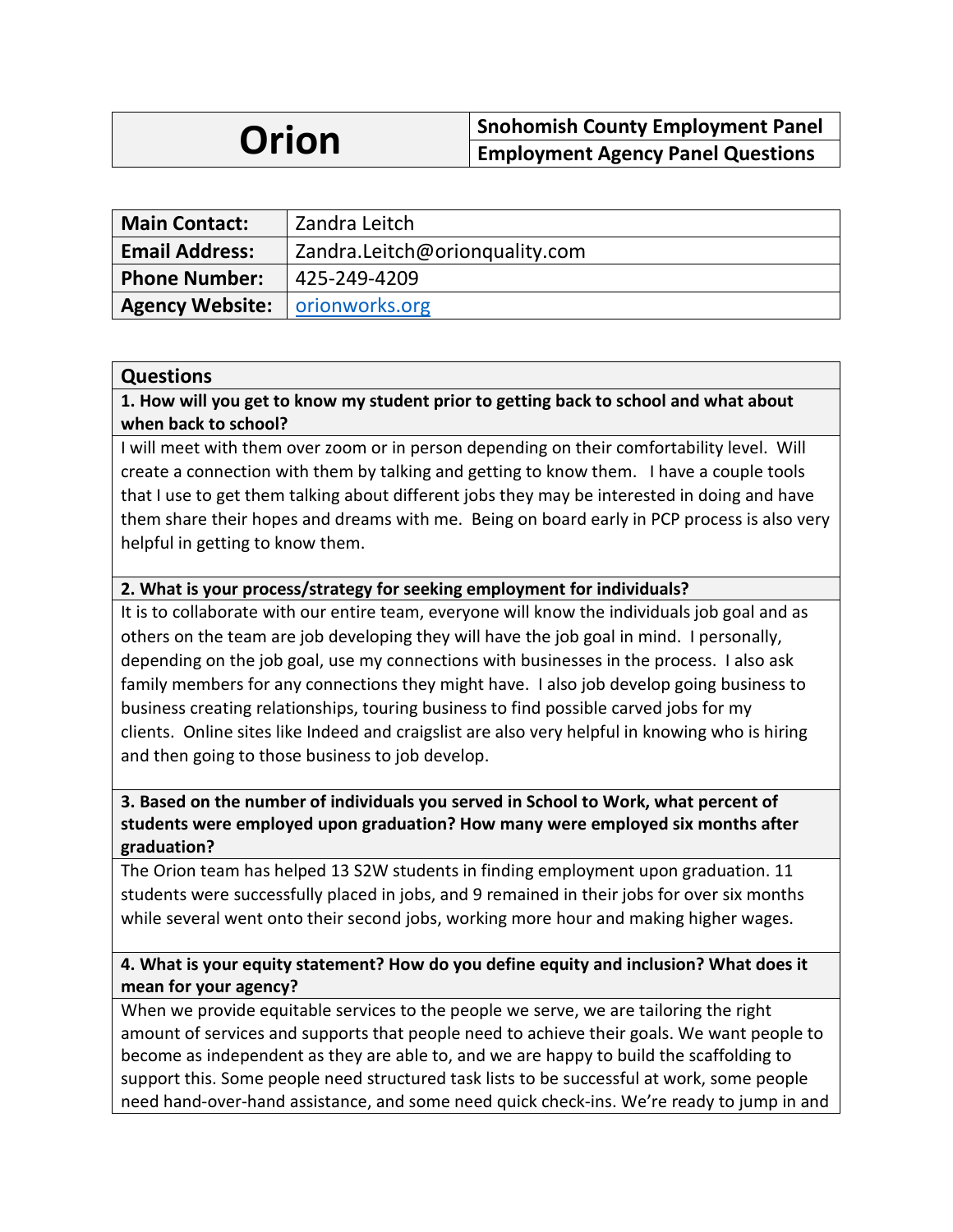provide customized support. We consider our participant's diverse backgrounds, interests, cultures, and unique experiences as we develop opportunities and navigate services with them. Orion is building a culture where everyone has a place, a voice, and structured activities to achieve their goals.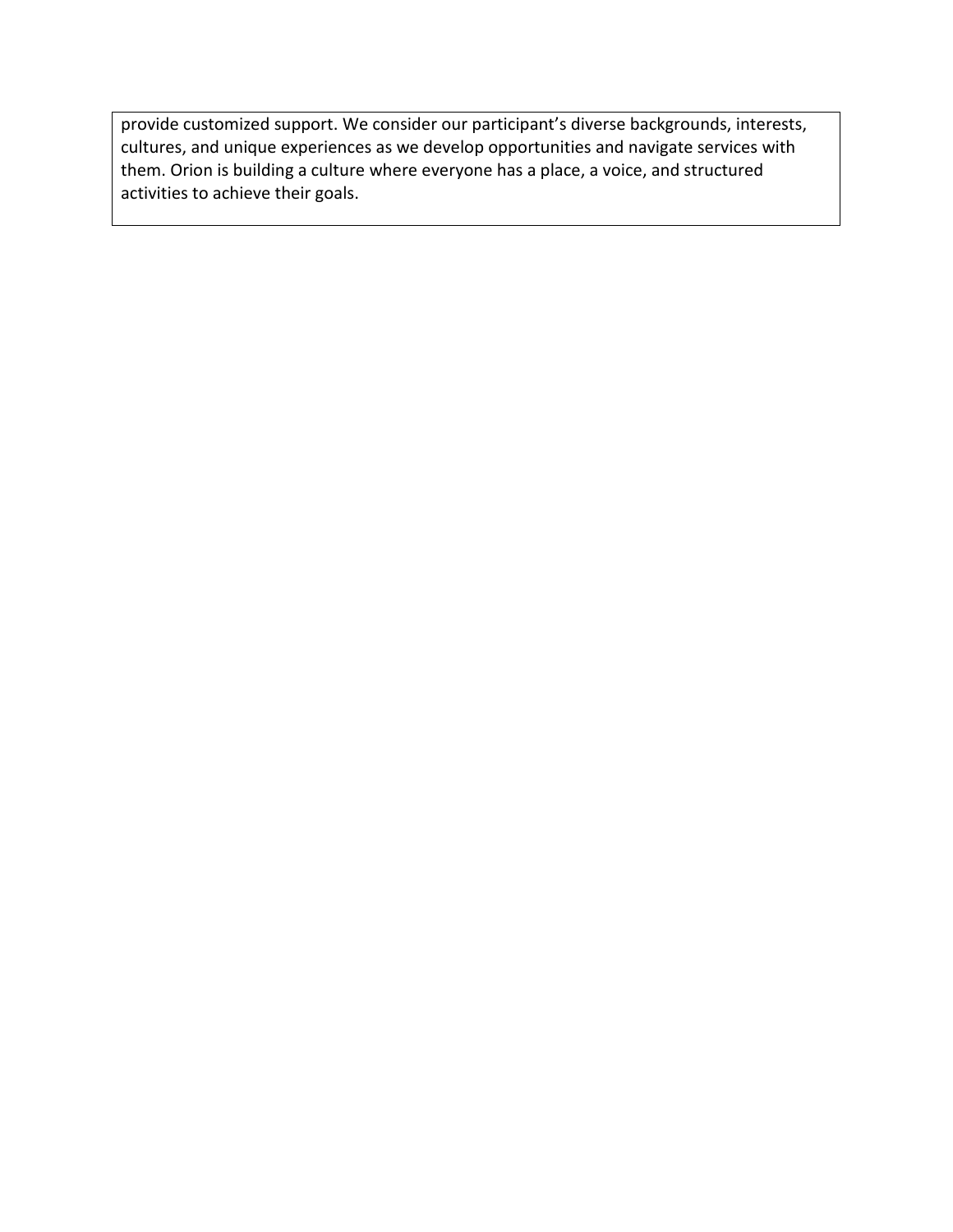**SAILS Washington Snohomish County Employment Panel Employment Agency Panel Questions**

| <b>Main Contact:</b>  | Natalie Pollett, Director of SAILS Vocational Services |
|-----------------------|--------------------------------------------------------|
| <b>Email Address:</b> | VocDirWa@sailsgroup.com                                |
| <b>Phone Number:</b>  | 425-333-4114                                           |
|                       | <b>Agency Website:</b>   www.sailswashington.com       |

#### **Questions**

# **1. How will you get to know my student prior to getting back to school and what about when back to school?**

Our employment specialists have been using phone calls, zoom calls, hangout calls, and socially-distanced visits to stay in touch with our participants, and we would use any method that keeps your student safest, but also yields the most effective result in getting to know each other and build a relationship.

As school begins, we will look to follow guidance from each school on safety. If classroom sessions are being held, and we are allowed to observe at a social distance, we do have employment specialists willing and eager to participate.

# **2. What is your process/strategy for seeking employment for individuals?**

We like to focus on creating jobs that might not formally exist in an obvious way to most - we look to create an opportunity with an employer to create a role specific to the individual and the skill set they are most confident bringing to the workplace. Visual resumes are a great resource we use.

We support each individual with every step of the job hunt - and we are available to follow

up with applications, visits, support with interview prep, and negotiate schedules and job opportunities.

# **3. Based on the number of individuals you served in School to Work, what percent of students were employed upon graduation? How many were employed six months after graduation?**

In the past (2018-19), we have seen 1 out of 3 of our students get a job right after graduation. The other student is still working with us and enjoys building a skillset in a new environment (athletic clubs) that might create more job leads than their previous experience. The remaining student opted out of the program before graduation, but has since returned to work with SAILS to pick the job hunt back up once they had services lined up for the other aspects of independent living.

This last cohort, we saw a pretty significant impact on job placement due to COVID - 2 out of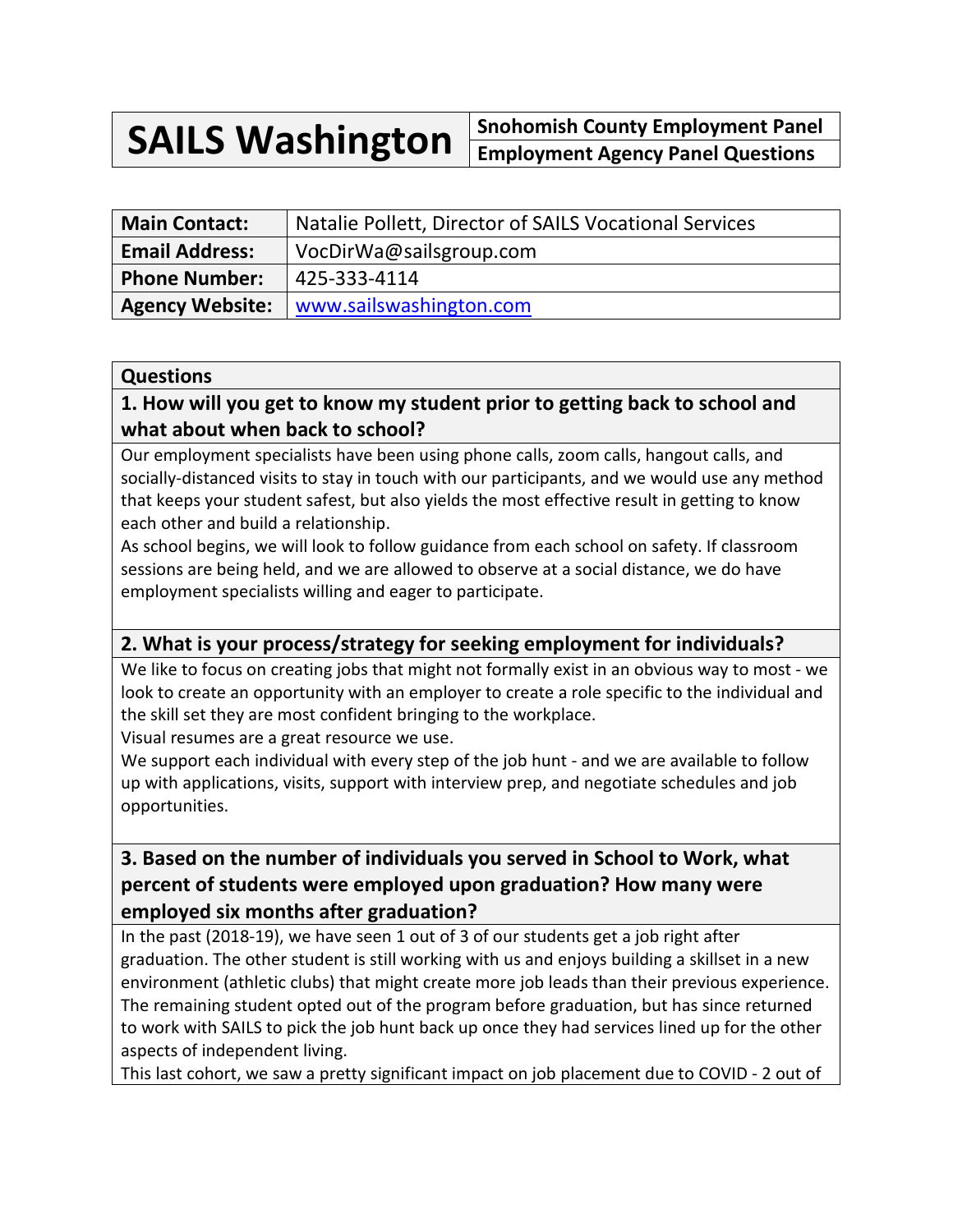2 of our 2020 students remain in search of a job past graduation, which occurred in the throes of COVID.

# **4. What is your equity statement? How do you define equity and inclusion? What does it mean for your agency?**

For our program, equality looks like the opportunity to come as you are, ask for whatever you desire, and expect us to recognize your dream or goal. This means that we do not scale the quality of service depending on an individual's acuity, or depending on how intense the path to their dream might seem.

We consider inclusion to look like a genuine and equal weaving of neurotypical community members with individuals of all differing abilities. Inclusion means that the community intentionally and successfully integrates and accommodates to an individual of any ability. For SAILS, we see progress towards inclusion when we are able to stand back and observe relationships and interactions happening naturally in the community between our participants and community members.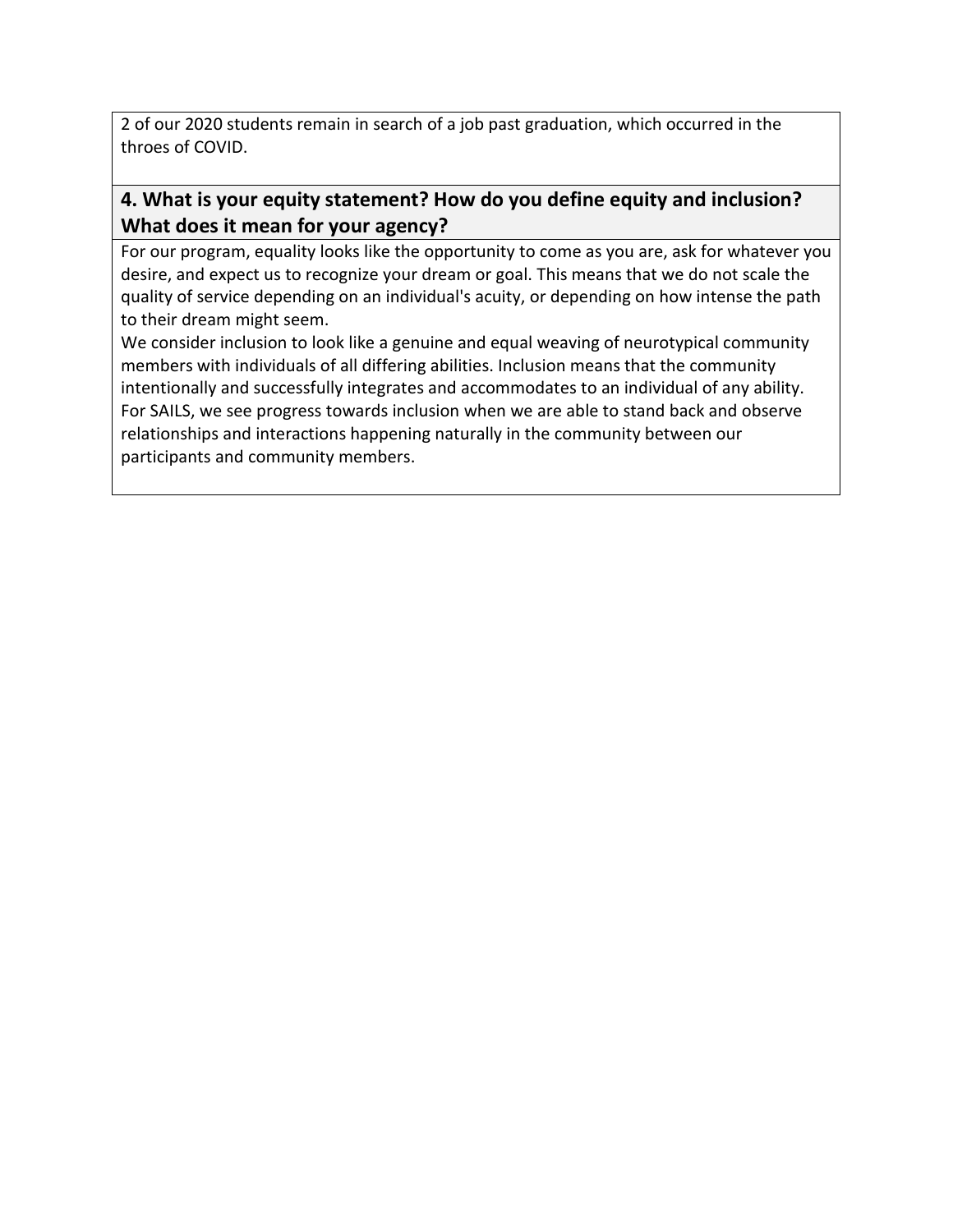# **Village Community**

**Snohomish County Employment Panel Employment Agency Panel Questions**

# **Services**

| <b>Main Contact:</b>   | Kris Mecko                      |
|------------------------|---------------------------------|
| <b>Email Address:</b>  | kmecko@villagecommunitysvcs.org |
| <b>Phone Number:</b>   | 360-653-7752                    |
| <b>Agency Website:</b> | www.villagecommunitysvcs.org    |

### **Questions**

# **1. How will you get to know my student prior to getting back to school and what about when back to school?**

We will get to know your student by utilizing phone calls, virtual meetings, Discovery, observing assigned tasks (Marco Polo or Zoom,) and feedback from family and/or other supports.

# **2. What is your process/strategy for seeking employment for individuals?**

We rely on finding out key preferences of the students. What time do you work best, what environment you like, what were your previous experiences? Your student would have one individual Employment Specialist that would follow your student through the process. You could do virtual tours, develop a resume, and create a working resume. We will work with you to find out interests through Discovery and CBA activities to identify employment interests. Your Employment Specialist will look with you or on behalf of you, for opportunities in your community that fit your strengths and skills.

# **3. Based on the number of individuals you served in School to Work, what percent of students were employed upon graduation? How many were employed six months after graduation?**

We were unable to serve STW students in 2018 and 2019 due to staffing. In 2014-2017 we served 6 STW students. 2 of them were placed upon graduation (33%), 3 students were placed within 6 months of graduation (50%) and 1 of those students experienced some barriers and was placed more than 6 months after graduating (17%).

# **4. What is your equity statement? How do you define equity and inclusion? What does it mean for your agency?**